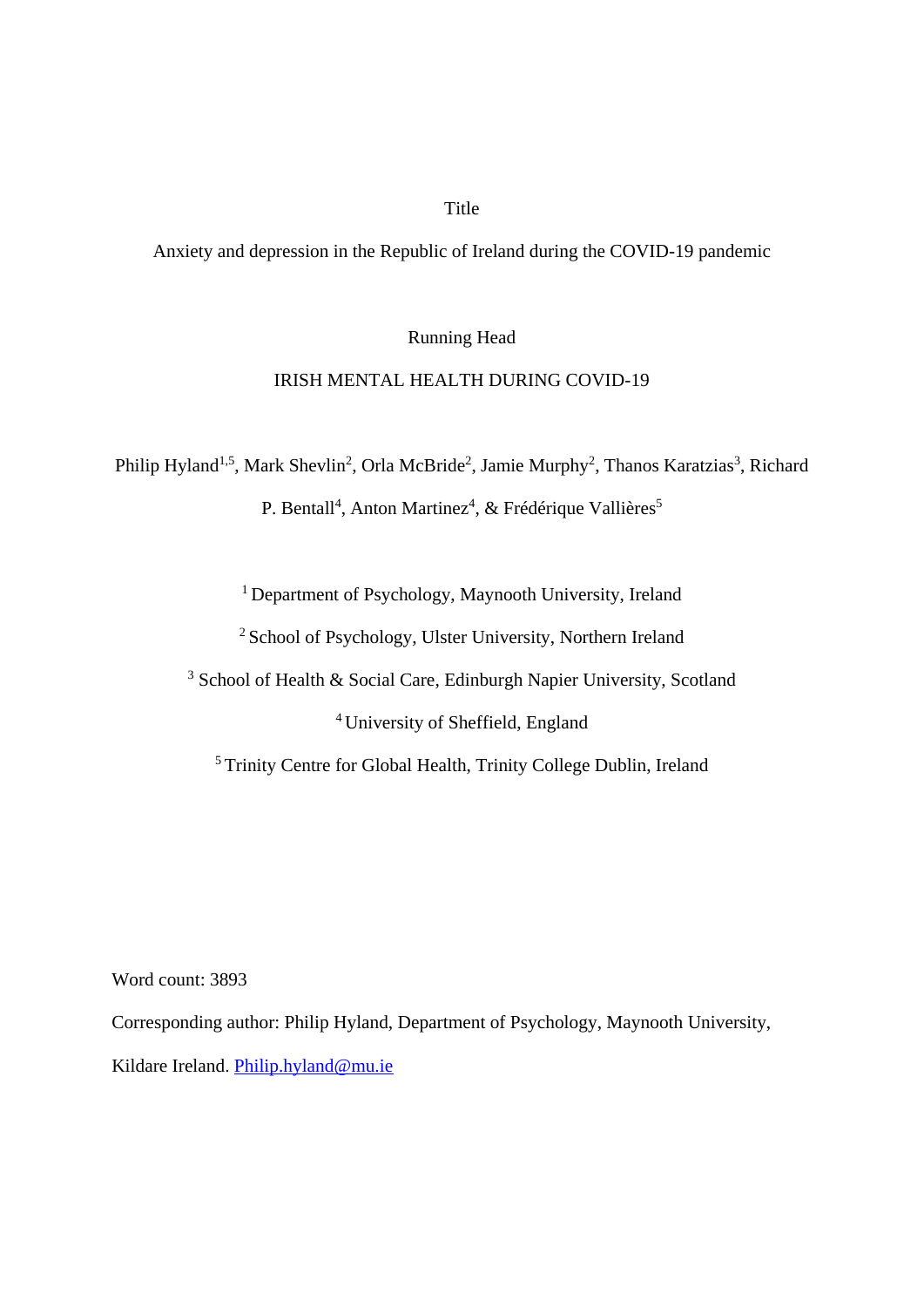### **Abstract**

**Background:** The COVID-19 pandemic in Ireland resulted in a nationwide quarantine on March 27<sup>th</sup>, 2020. This study represents the first assessment of rates of anxiety and depression in the general population of Ireland during the pandemic.

**Aims:** Our first aim was to estimate the probable prevalence rates of generalized anxiety disorder (GAD) and depression, and to identify sociodemographic risk factors associated with screening positive for GAD or depression. Our second aim was to determine if COVID-19 related anxiety was highest amongst those in society at greatest risk of morality from COVID-19.

**Method:** Self-report data was collected from a nationally representative Irish sample ( $N =$ 1,041) online between March  $31<sup>st</sup>$  and April  $5<sup>th</sup>$ ; the first week of the nationwide quarantine measures. Recognised cut-off scores on the GAD-7 and PHQ-9 were used to estimate rates of GAD and depression. Correlates of screening positive for GAD or depression were assessed using logistic regression analysis.

**Results:** GAD (20.0%), depression (22.8%), and GAD or depression (27.7%) were common. Screening positive for GAD or depression was associated with younger age, female sex, loss of income due to COVID-19, COVID-19 infection, and higher perceived risk of COVID-19 infection. Citizens aged 65 and older had significantly higher levels of COVID-19 related anxiety than adults aged 18-34.

**Conclusions:** Initial results from this multi-wave study monitoring changes in population anxiety and depression throughout the pandemic indicate that GAD and depression were common experiences in the population during the initial phase of the COVID-19 pandemic. KEY WORDS: COVID-19, coronavirus, anxiety, depression, mental health.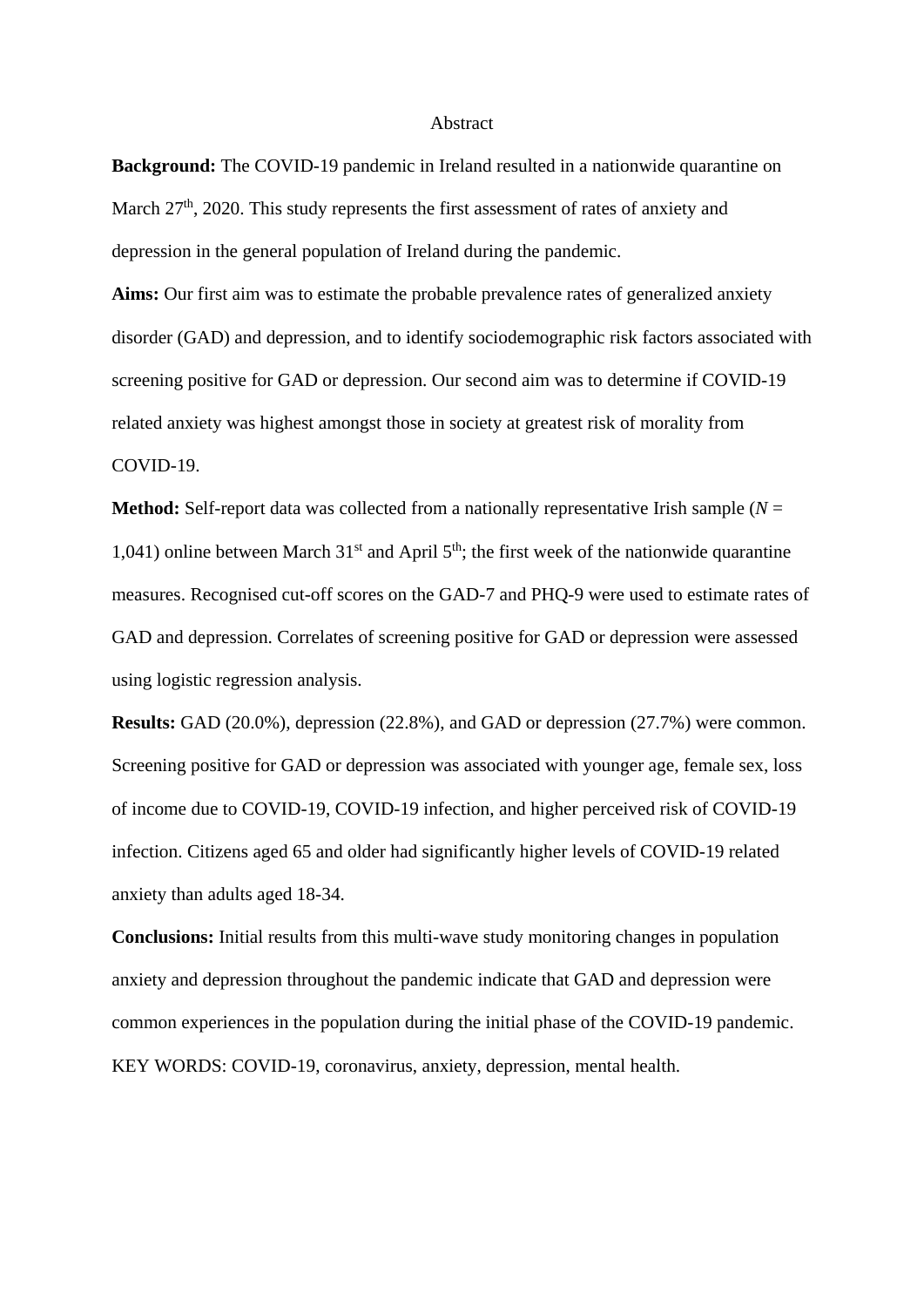Significant outcomes

- More than one-in-four (27.7%) people screened positive for generalized anxiety disorder or depression during the first week of the strictest COVID-19 lockdown measures in Ireland.
- Risk-factors for anxiety or depression included younger age, female sex, loss of income due to COVID-19, COVID-19 infection, and higher perceived risk of COVID-19 infection.
- Anxiety specifically related to the COVID-19 pandemic was highest amongst citizens aged 65 years and older.

# Limitations

- The sample is representative of the general population, exclusive of persons who are currently institutionalised or in care.
- Self-report measures were used to screen people for generalized anxiety and depression.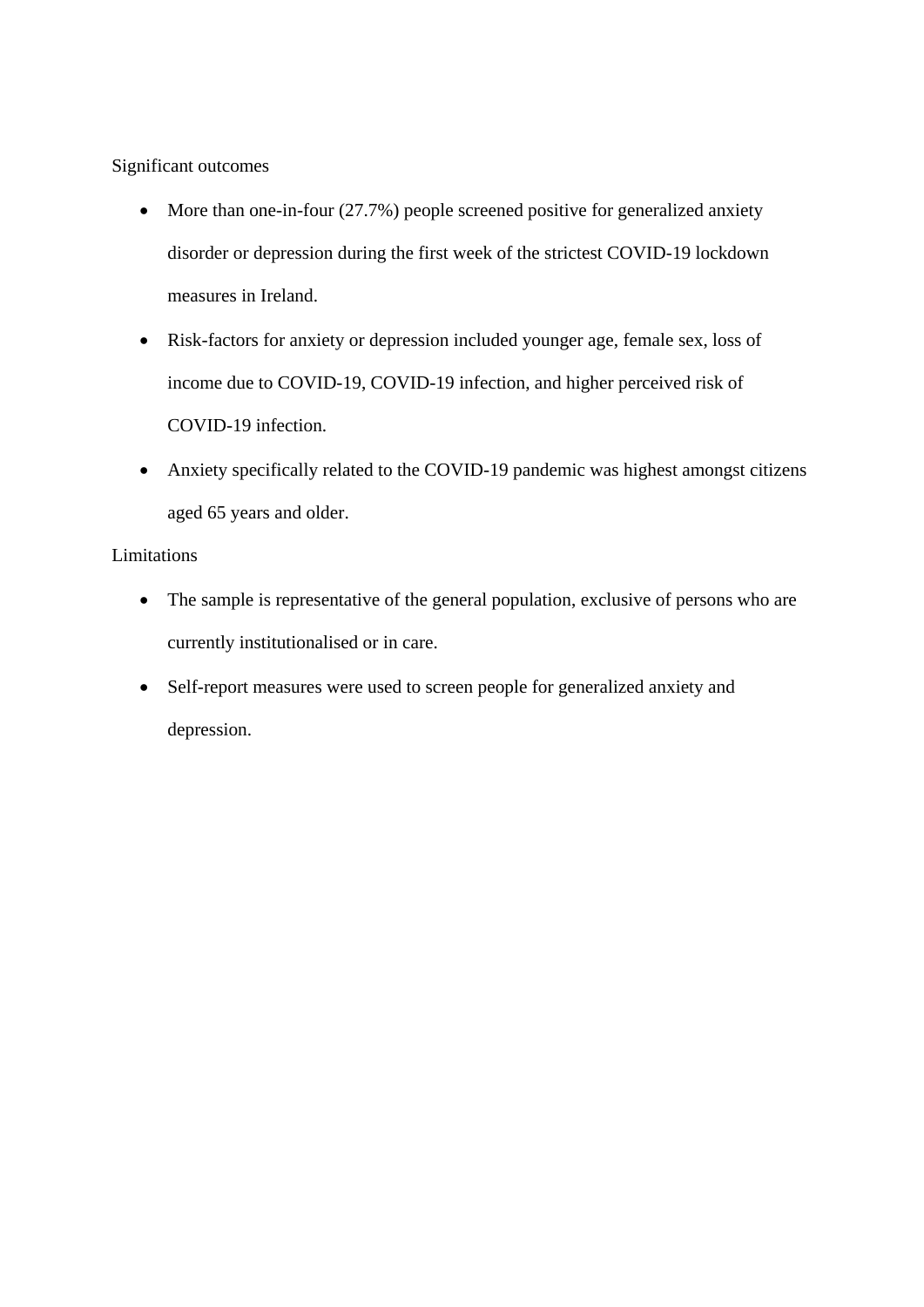Anxiety and depression in the Republic of Ireland during the COVID-19 pandemic

In addition to representing a major threat to population physical health, the COVID-19 pandemic poses a threat to population mental health due to increased and prolonged feelings of fear and uncertainty; separation and grief; and disruption to social and economic systems.<sup>1</sup> Emerging international evidence indicates that posttraumatic stress disorder (PTSD) and depression symptoms are common in the general population during the early phase of this pandemic.<sup>2,3</sup> Another threat to population mental health is the implementation of nationwide quarantine measures enacted to curb the spread of COVID-19. While quarantine can be an effective public health measure, $4$  it comes at significant economic, social, and psychological costs. 5

The first case of COVID-19 was confirmed on the island of Ireland on the  $27<sup>th</sup>$  of February 2020. As of July  $5<sup>th</sup>$ , 2020, there have been 25,527 confirmed cases of COVID-19 in the Republic of Ireland, and 1,741 people have died.<sup>6</sup> While statistics fluctuate daily, more women (~57%) than men are being infected by COVID-19, the median age of patients is approximately 48 years, and the majority of infections have occurred in the capital city, Dublin.<sup>6</sup> Regarding deaths due to COVID-19, at the time of the survey, deaths were more common among men, the median age of those who had died stood at 83 years, 76% of those who had died lived in the east of the country (where Ireland's capital city, Dublin, is located), and at least 70% of those who had died had a confirmed underlying health condition.<sup>6</sup>

The government of the Republic of Ireland announced the closure of all schools, colleges, and childcare facilities, and banned all gatherings of more than 100 people on the  $12<sup>th</sup>$  of March 2020. Mandatory government measures followed on March  $27<sup>th</sup>$ , including the temporary closure of all non-essential services and additional physical distancing measures, and the stipulation that people were not to leave their homes except under necessary or exceptional circumstances. Coinciding with the initiation of these quarantine measures, we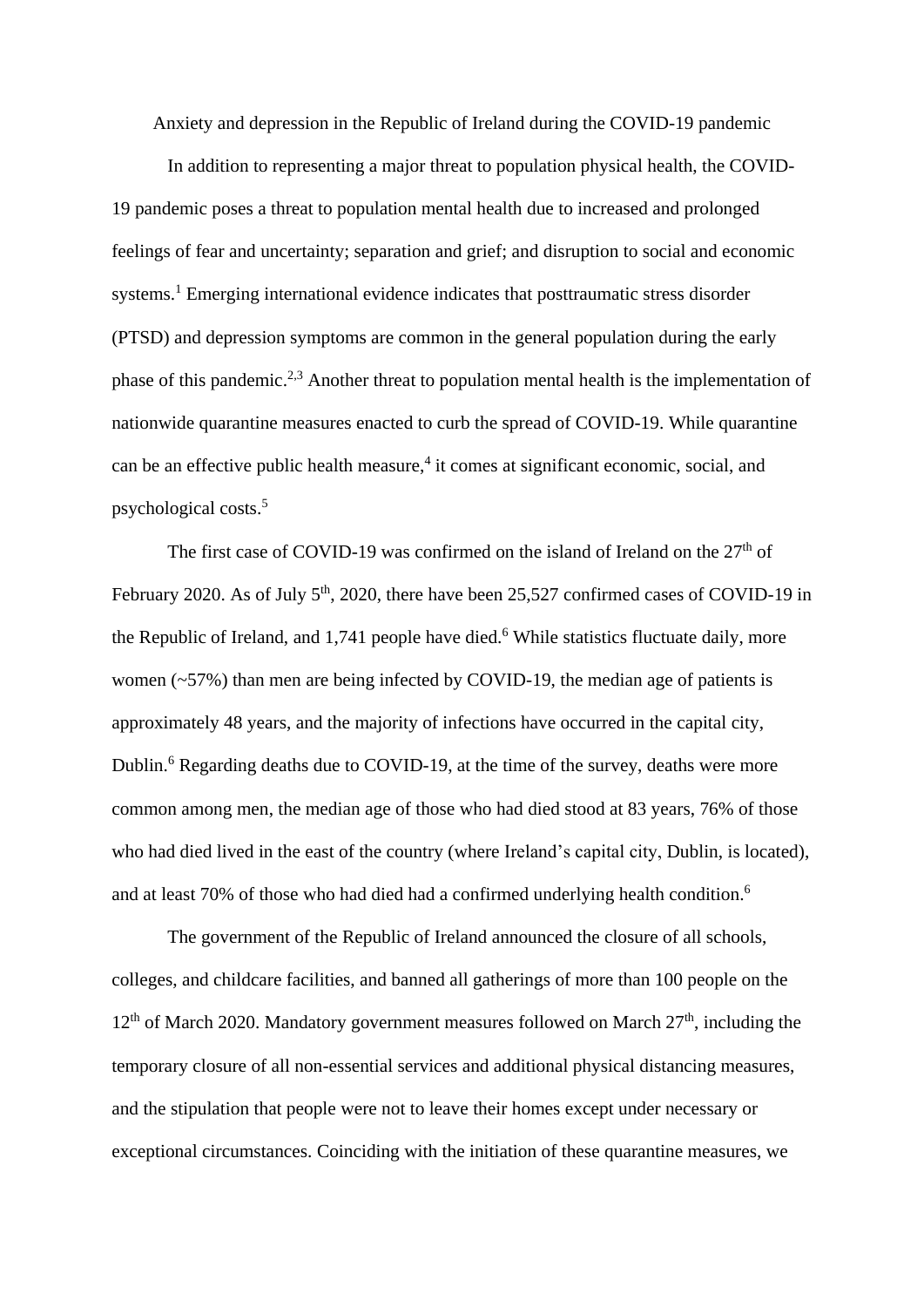conducted parallel nationally representative surveys during the first week of quarantine measures implemented in the UK  $(N = 2025$ ; England, Scotland, Wales, and Northern Ireland) and the Republic of Ireland, using identical research protocols, as part of a longitudinal study designed to assess the social and psychological impact of the pandemic.

The first UK survey took place a week prior to the Irish survey<sup>7</sup> and found that  $22.1\%$  $(95\% \text{ CI} = 20.31, 23.93)$  of people screened positive for depression, 21.6%  $(95\% \text{ CI} = 19.83,$ 23.42) screened positive for generalized anxiety disorder (GAD), and 27.8% (95% CI = 25.80 - 29.71) screened positive for GAD or depression. Furthermore, screening positive for GAD or depression was associated with younger age, having more than one child in the home, reporting lower income levels in 2019, experiencing a loss of income due to the COVID-19 pandemic, having an underlying health condition (lung disease, heart disease, or diabetes), having a loved one with an underlying health condition (lung disease, heart disease, or diabetes), having a confirmed or suspected infection of COVID-19, and having a moderate or high level of perceived risk of infection of COVID-19 over the next month.<sup>8</sup> *Aims of the study*

The current complementary study had two research objectives. The first was to replicate our UK population study by determining (a) what proportion of the Irish population screened positive for depression, GAD, and GAD or depression during the initial phase of the COVID-19 quarantine, and (b) if the sociodemographic risk factors associated with screening positive for GAD or depression in the UK were also associated with screening positive for GAD or depression in the Irish sample. The second objective was to determine if feelings of anxiety specifically related to the COVID-19 pandemic were highest amongst those individuals in Irish society identified as being most at-risk of death from COVID-19; that is those who were aged 65 or older, those who were male, those with an underlying health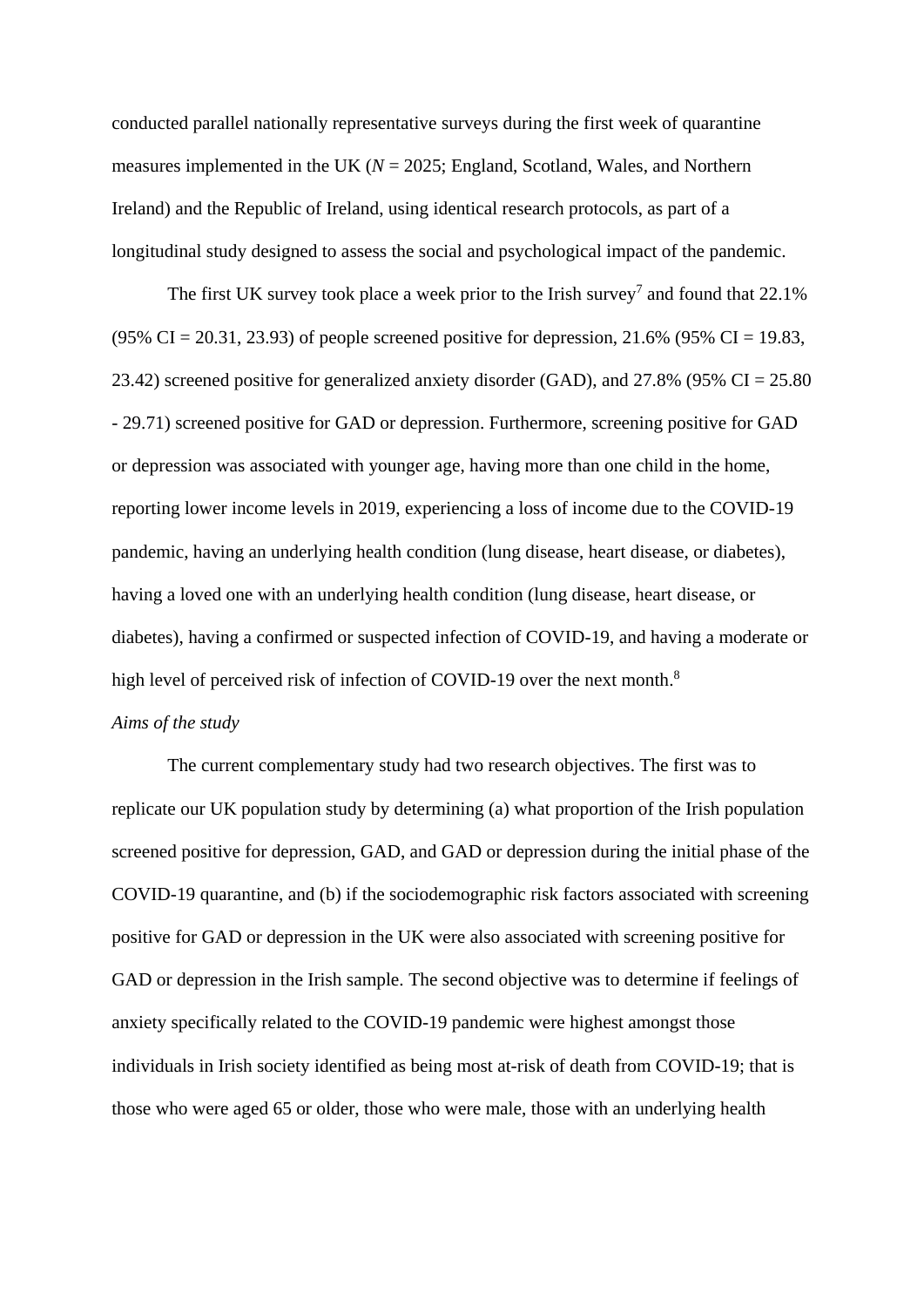condition (i.e., lung disease, heart disease, or diabetes), and those who lived in the east of the country.

### **Methods**

### *Participants*

Participants  $(N = 1,041)$  were recruited from an online research panel representative of the general adult population of the Republic of Ireland. Stratified, quota sampling methods were used to select participants from the panel such that the sample was representative of the general population, as per the most recent Irish census,<sup>9</sup> in terms of three demographic variables: sex (male and female), age distribution (18-24, 25-34, 35-44, 45-54, 55-64, and 65+), and geographical location (i.e. from the four provinces of the Republic of Ireland: Leinster, Munster, Connaught and Ulster). Data collection started on 31<sup>st</sup> March 2020, 31 days after the first confirmed case of COVID-19 in the Republic of Ireland, 19 days after the first physical distancing measures were enacted (i.e., closure of all childcare and educational facilities), and two days after the Taoiseach (the Republic of Ireland's Prime Minister) announced that people were not to leave their homes.

Participant inclusion criteria included those aged 18 years or older at the time of the survey, with the ability to complete the survey in English. Potential participants were contacted via email, informed about the nature of the study, and invited to participate. If consenting, participants completed the survey online and were reimbursed by the survey company for their time. The survey was completed on the  $5<sup>th</sup>$  of April 2020, having reached the pre-determined quotas as per the three aforementioned demographic variables. Ethical approval for the study was granted by the ethical review board of the University of Sheffield and Ulster University.

### *Measures*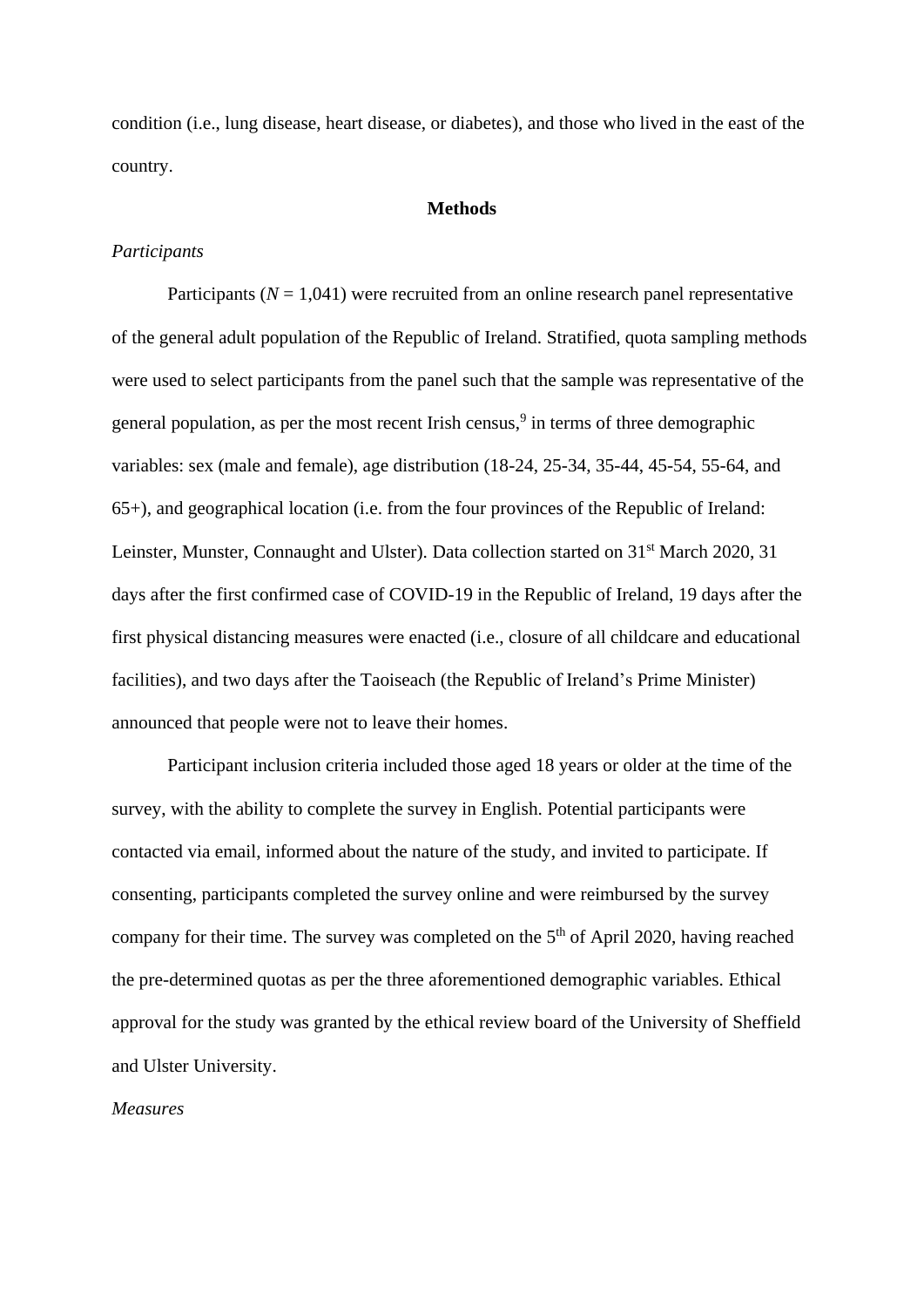**Demographics**: Participant sex  $(0 = \text{Male} \text{ and } 1 = \text{Female})$  and age  $(18-24, 25-34, 35-$ 44, 45-54, 55-64, and 65+) were assessed as per the quota sampling.

**Living location**: Participants indicated if they lived in a 'City', 'Suburb', 'Town', or 'Rural' location.

**Lone adult**: Participants were asked 'How many adults (18 years or above) live in your household (including yourself)?' and were provided with options ranging from '1' to '10 or more'. The data were recoded into a binary variable to represent living without another adult in the home.

**Children**: Participants were asked "How many children (below the age of 18) live in your household?" and were provided with options ranging from '1' to '10 or more'. The scores were categorised into 4 groups  $(0, 1, 2, 1)$  and 3 or more children).

**2019 Income**: Participants were asked "Please choose from the following options to indicate your approximate gross (before tax is taken away) income in 2019 (last year)" and were provided with 10 categories: '0-€19,999', '€20,000-€29,999', '€30,000-€39,999', '€40,000-€49,999', '€50,000-€59,999', '€60,000-€69,999', '€70,000-€79,999', '€80,000-  $€89,999'$ , ' $€90,000$ - $€99,999'$ , and ' $€100,000$  or more'. For the regression analysis, the six highest categories were combined to represent '€50,000 or more'.

**Loss of income**: Participants were asked 'Some people have lost income because of the coronavirus COVID-19 pandemic, for example because they have not been able to work as much or because business contracts have been cancelled or delayed. Please indicate whether your household has been affected in this way'. The response options were "My household has lost income because of the coronavirus COVID-19 pandemic", "My household has not lost income because of the coronavirus COVID-19 pandemic", "I do not know whether my household has lost income because of the coronavirus COVID-19 pandemic".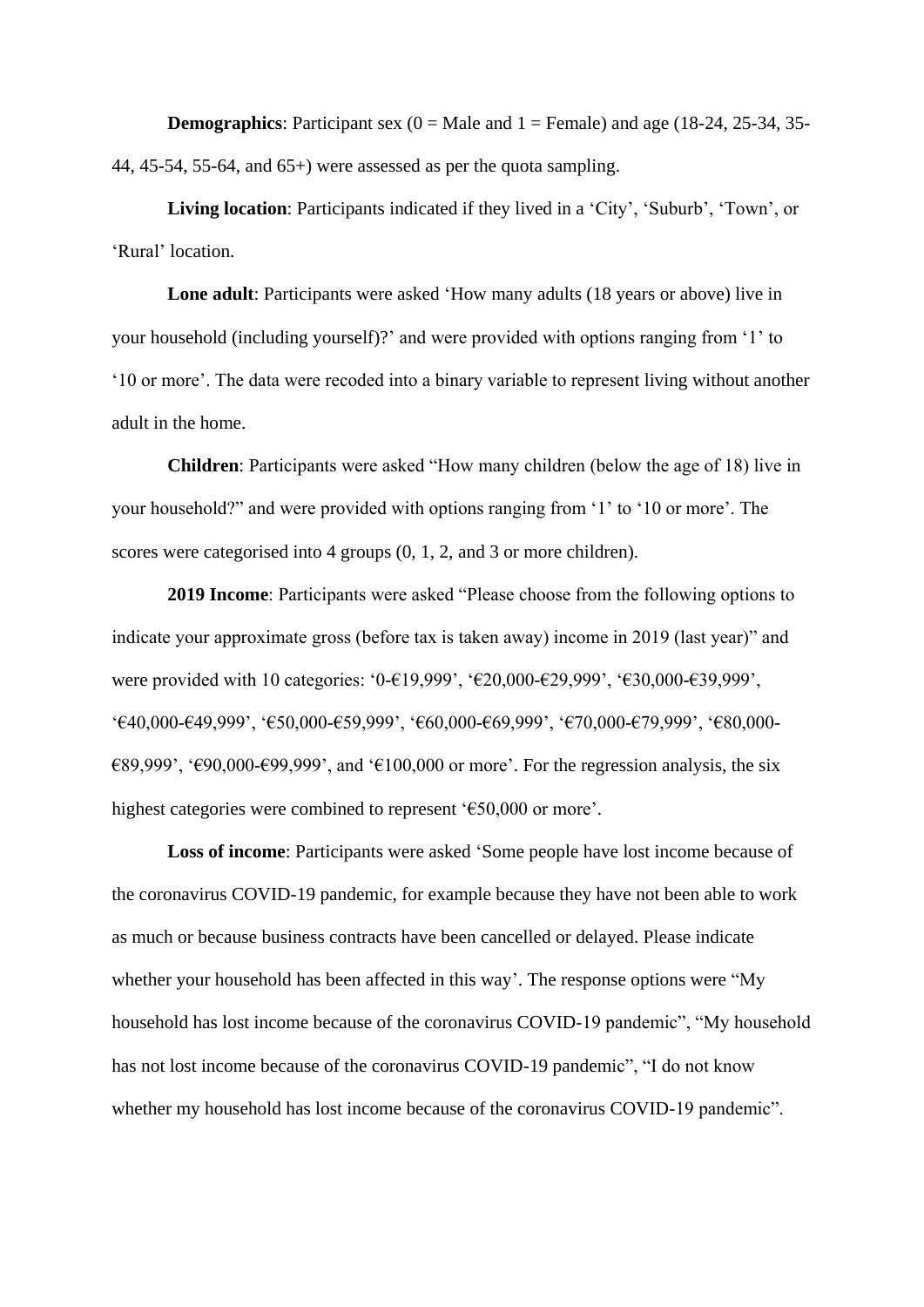The first option was considered as 'Yes – loss of income' (1) while the other options were collapsed to represent 'No' (0).

**Underlying health conditions known to increase risk for severe outcomes in relation to COVID-19 (self and other)**: Participants were asked "Do you have diabetes, lung disease, or heart disease?" and the response options were 'Yes' (1) and 'No' (0). They were also asked "Do any of your immediate family have diabetes, lung disease, or heart disease?" and the response options were 'Yes' (1) and 'No' (0).

**Covid-19 status, self and other**: Participants were asked "Have you been infected by the coronavirus COVID-19?" and six responses were provided. These were collapsed into a binary variable representing 'Perceived infection status'. Positive perceived infection status was based on the selection of either, 'I have the symptoms of the COVID-19 virus and think I may have been infected' or 'I have been infected by the COVID-19 virus and this has been confirmed by a test'. Negative perceived infection status was based on the selection of either, 'No, I have been tested for COVID-19 and the test was negative', 'No, I do not have any symptoms of COVID-19', 'I have a few symptoms of cold or flu but I do not think I am infected with the COVID-19 virus' or 'I may have previously been infected by COVID-19 but this was not confirmed by a test and I have since recovered'. Positive status was coded '1' and negative status coded as '0'.

Participants were also asked "Has someone close to you (a family member or friend) been infected by the coronavirus COVID-19?" and four responses were provided. These were collapsed into a binary variable representing 'Perceived infection status – someone close'. Positive perceived infection status was based on the selection of either, 'Someone close to me has symptoms, and I suspect that person has been infected' or 'Someone who is close to me has had a COVID-19 virus infection confirmed by a doctor'. Negative perceived infection status was based on the selection of either, 'No' or 'Someone close to me has symptoms, but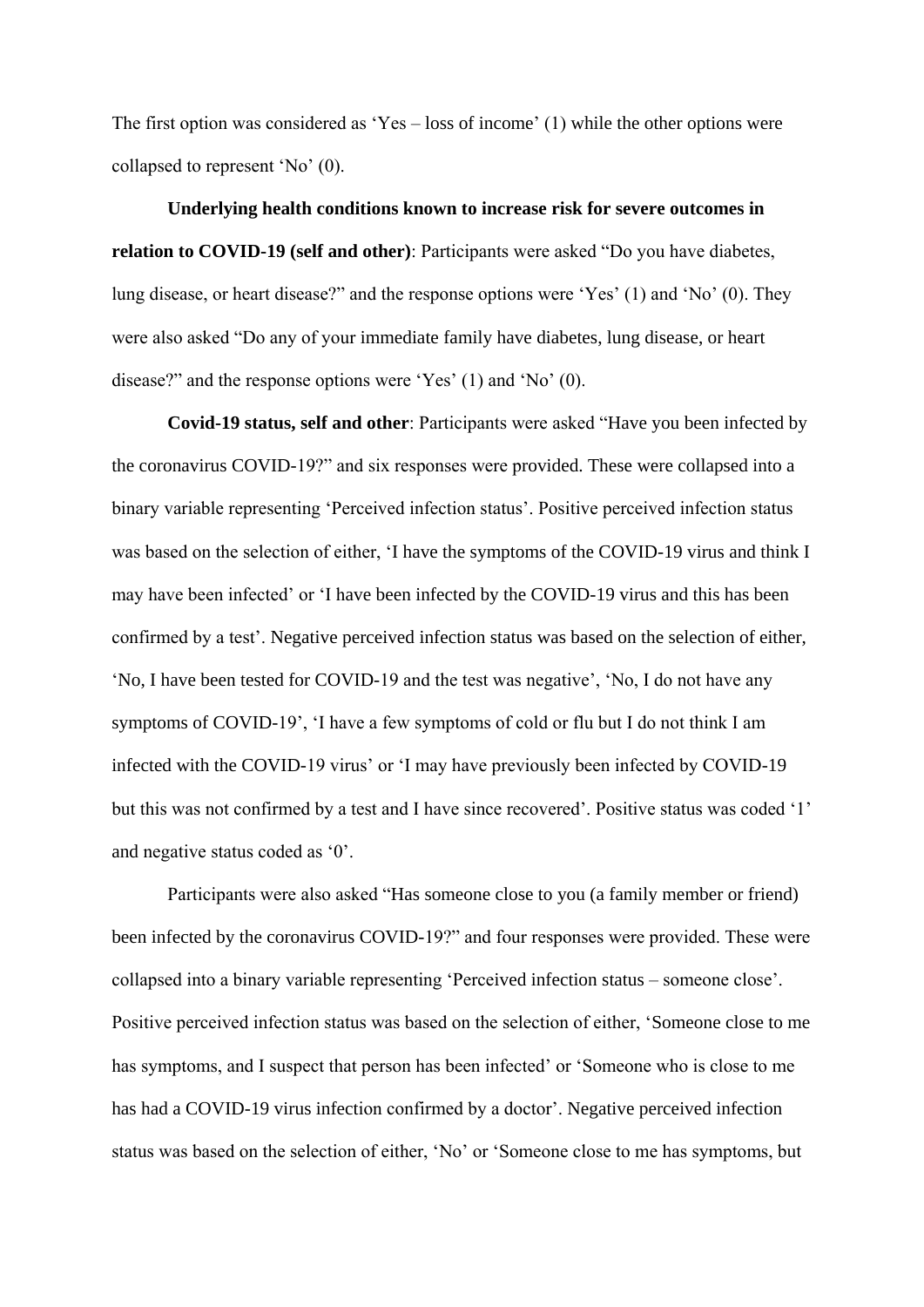I am not sure if that person is infected'. Positive status (other) was coded '1' and negative status coded as '0'.

**Perceived risk of COVID-19 infection**: Participants were asked "What do you think is your personal percentage risk of being infected with the COVID-19 virus over the next month?" Participants were presented with a visual analogue (i.e. slider) scale with '0' and '100' at the left- and right-hand extremes respectively, shown in 10-point increments, and the labels 'No Risk', 'Moderate Risk' and 'Great Risk' shown on the left, middle and right-hand part of the scale, respectively. This produced a continuous score ranging from 0 to 100, with higher scores reflecting higher levels of perceived risk of being infected by COVID-19. The scores were recoded into 'Low' (0 - 33), 'Moderate' (34 - 67), and 'High' (68 - 100).

**Depression**: Nine symptoms of depression were measured using the *Patient Health Questionnaire-9* (PHQ-9).<sup>10</sup> Participants indicate how often they have been bothered by each symptom over the last two weeks using a four-point Likert scale ranging from 0 (*Not at all*) to 3 (*Nearly every day*). Possible scores range from 0 to 27, with higher scores indicative of higher levels of depression. To identify participants likely to meet the criteria for depressive disorder a cut-off score of  $\geq 10$  was used.<sup>10</sup> This cut-off produces adequate sensitivity (.85) and specificity (.89), corresponds to 'moderate' levels of depression, and is used to identify a level of depression that may require psychological intervention. The psychometric properties of the PHQ-9 scores have been widely supported, $<sup>11</sup>$  and the reliability in the current sample</sup> was excellent  $(a = .91)$ .

**Generalized anxiety disorder**: Symptoms of generalized anxiety were measured using the *Generalized Anxiety Disorder 7-item Scale* (GAD-7).<sup>12</sup> Participants indicate how often they have been bothered by each symptom over the last two weeks on a four-point Likert scale (0 = *Not at all*, to 3 = *Nearly every day*). Possible scores range from 0 to 21 with higher scores indicative of higher levels of generalized anxiety. A cut-off score of  $\geq 10$  was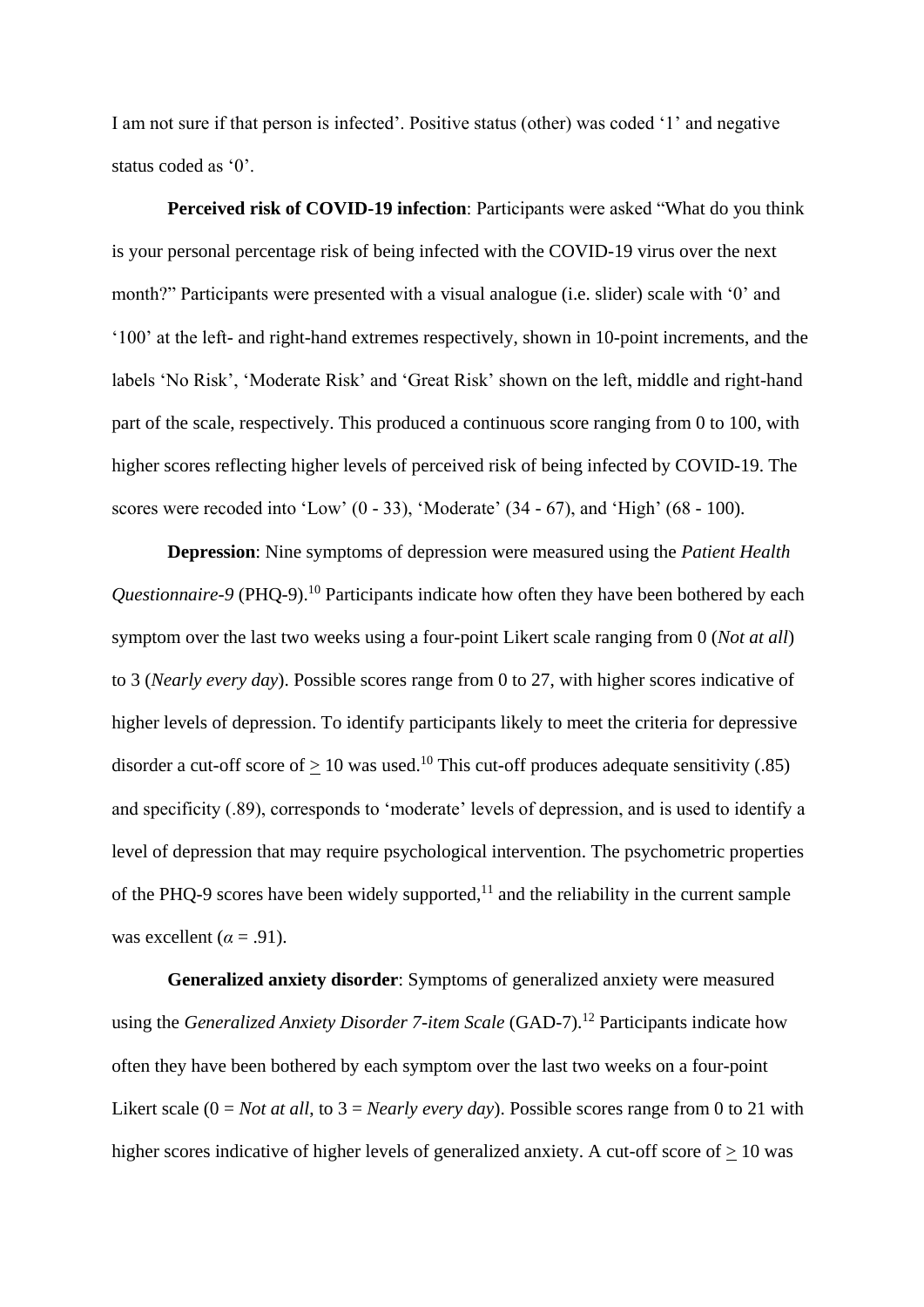used, and this has been shown to result in sensitivity of 89% and a specificity of 82%.<sup>12</sup> The GAD-7 has been shown to produce reliable and valid scores in community studies,<sup>13</sup> and the reliability in the current sample was excellent ( $\alpha$  = .94).

**Covid-19 related anxiety**: The survey also included a question "How anxious are you about the coronavirus COVID-19 pandemic?". Participants were provided with a visual analogue (i.e. slider) scale to indicate their degree of anxiety with '0' and '100' at the left and right-hand extremes respectively, and 10-point increments. This produced continuous scores ranging from 0 to 100 with higher scores reflecting higher levels of COVID-19 related anxiety.

The data that support the findings of this study are available on request from the corresponding author. The data are not publicly available due to privacy or ethical restrictions.

## *Data Analysis*

First, the prevalence rates of depression, GAD, and GAD or depression were calculated. Next, the bivariate associations between each sociodemographic risk factor and screening positive for GAD or depression were assessed using binary logistic regression analysis. These associations are presented as unadjusted odds ratios (OR). All sociodemographic risk factors were then entered into a binary logistic regression model simultaneously to determine their independent associations with GAD of depression. These associations are presented as adjusted ORs (AOR). Finally, the differences in levels of COVID-19 related anxiety were compared across the different age groups, regions of Ireland, sexes, and those with or without an underlying health condition using one-way between group analysis of variance (ANOVA) and independent samples t-tests.

### **Results**

## *Demographics*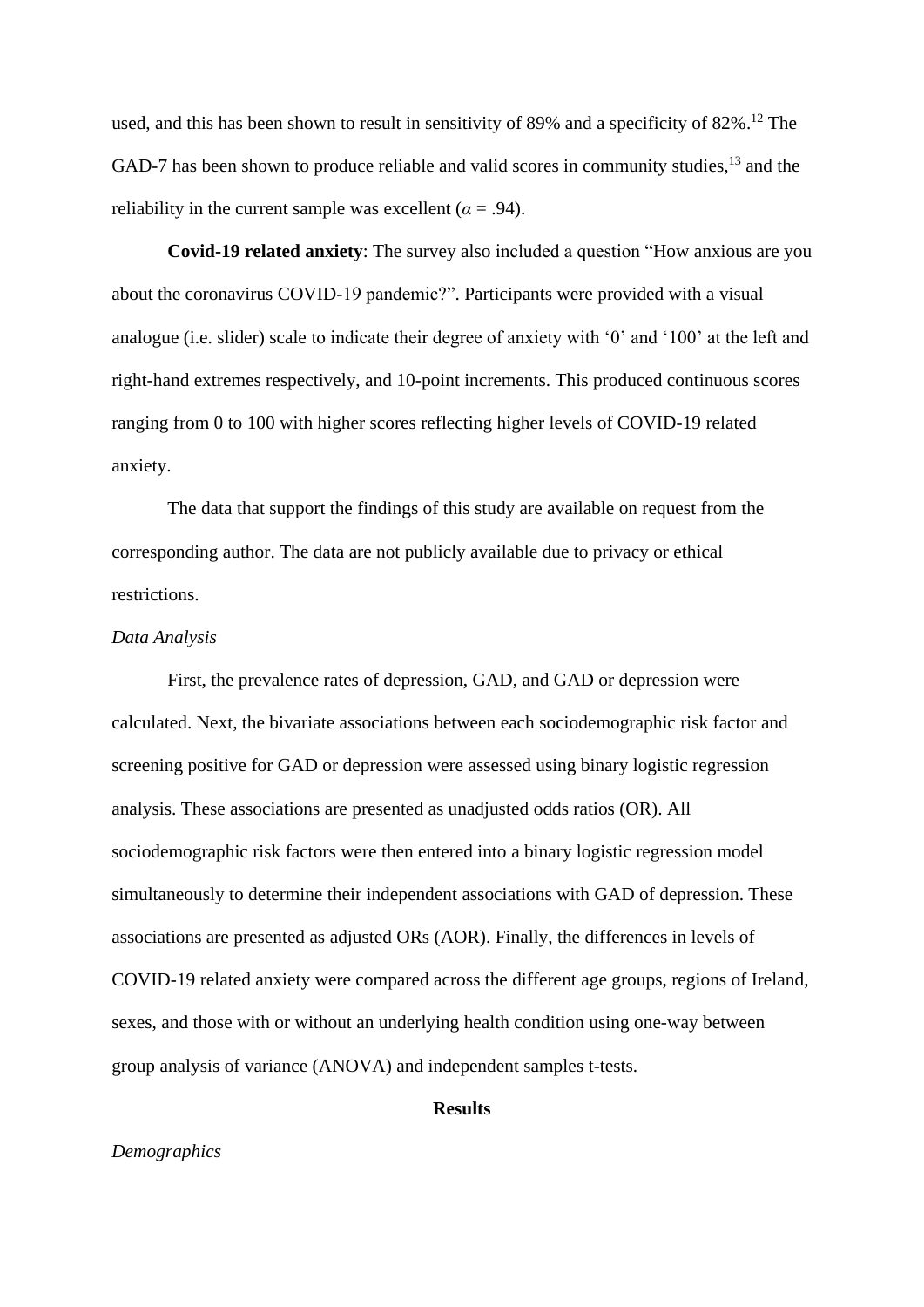The mean age of the sample was  $44.97$  years ( $Mdn = 44.00$ ,  $SD = 15.76$ , range 18-88), and 51.5% (*n* = 536) were female, 48.2% male (*n* = 502), and 0.3% (*n* = 3) checked the transgender/prefer not to say/other option. Most respondents resided in Leinster which is in the east of the country and includes the capital city of Dublin ( $n = 576, 55.3\%$ ). This was followed by Munster, located in the south of the country (*n* = 284, 27.3%), Connaught, located in the west of the country  $(n = 125, 12.0\%)$ , and Ulster, located in the north of the country (excluding the six counties of Northern Ireland; *n* = 56, 5.4%). The median time of completion time of the survey was 37.52 minutes. Additional demographic characteristics are presented in Table 1.

#### Table 1 here

### *Rates of GAD and depression*

In total, 20.0% (95% CI = 17.55, 22.41) screened positive for GAD, 22.8% (95% CI = 20.22, 25.32) screened positive for depression, and 27.7% (95% CI = 24.94, 30.39) screened positive for GAD or depression. Women had higher rates of GAD (22.4% vs. 17.5%,  $\chi^2(1) =$ 3.82,  $p = .051$ , OR = 1.36 [95% CI = 1.00, 1.85]), depression (26.3% vs. 18.9%,  $\chi^2(1) = 8.04$ ,  $p = .005$ , OR = 1.53 [95% CI = 1.14, 2.05]), and GAD or depression (32.8% vs. 22.1%,  $\chi^2(1)$  $= 14.91, p < .001, \text{ OR } = 1.72 \text{ [}95\% \text{ CI } = 1.31, 2.27 \text{]).}$ 

# *Correlates of screening positive for GAD or depression*

The binary logistic regression model of screening positive for GAD or depression with all predictor variables included was statistically significant ( $\chi^2$  (24) = 213.40, *p* < .001), and the unadjusted and adjusted associations are presented in Table 2. Screening positive for GAD or depression was significantly associated with younger age, female sex, loss of income due to the COVID-19 pandemic, having a confirmed/suspected COVID-19 infection, knowing a loved one with a confirmed/suspected COVID-19 infection, and moderate and high levels of perceived risk of COVID-19 infection.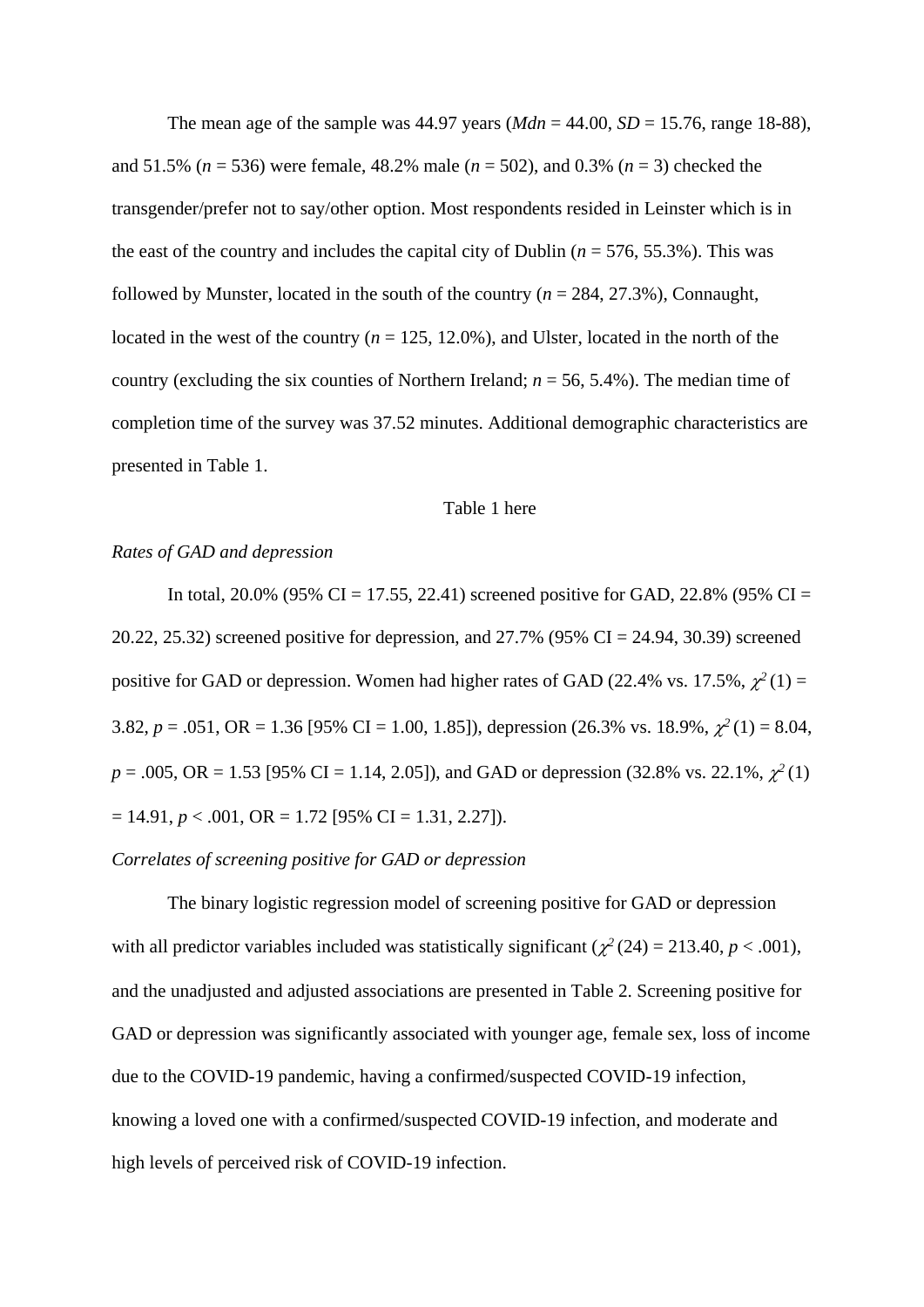### Table 2 here

### *COVID-19 anxiety*

The mean COVID-19 related anxiety score was 71.60 (*Mdn* = 77.00, SD = 24.42, range = 0-100). There was a statistically significant main effect for age (F  $(5, 1035) = 7.29$ , *p*  $<$  .001,  $\eta^2$  = .03) with those aged 65 and older reporting the highest levels of COVID-19 anxiety ( $M = 77.83$ ,  $SD = 22.23$ ) (see Figure 1). Post-hoc analyses using the Tukey HSD test showed that those aged 65 and older had significantly  $(p < .05)$  higher levels of COVID-19 anxiety than those aged 18-24 ( $M = 61.06$ ,  $SD = 28.50$ ) and 25-34 ( $M = 69.83$ ,  $SD = 25.59$ ).

### Figure 1 here

There were no statistically significant differences in the mean levels of COVID-19 anxiety between the sexes (t  $(1036) = 1.43$ ,  $p = .152$ ,  $d = .09$ ), between those with and without an underlying health condition (t (1039) = 0.71,  $p = .475$ ,  $d = .06$ ), and across the four regions of Ireland (F (3, 1037) = 0.63,  $p = .596$ ,  $\eta^2 = .002$ ).

#### **Discussion**

Findings from the current study offer initial insights into the rates of GAD and depression within the general adult population of the Republic of Ireland during the early period of the COVID-19 quarantine measures, the factors associated with screening positive for either one of these mental health problems, and the extent to which these findings align with results from a parallel survey conducted one week earlier in the UK. Rates of GAD depression, and GAD or depression closely mirrored those found in the  $UK<sup>8</sup>$  with over onein-four Irish adults screening positive for GAD or depression. The rates of GAD and depression found in this study do not differ markedly from those reported in previous national prevalence studies in the UK.<sup>14</sup>

Screening positive for GAD or depression in this study was significantly associated with being younger, being female, experiencing a loss of income due to the COVID-19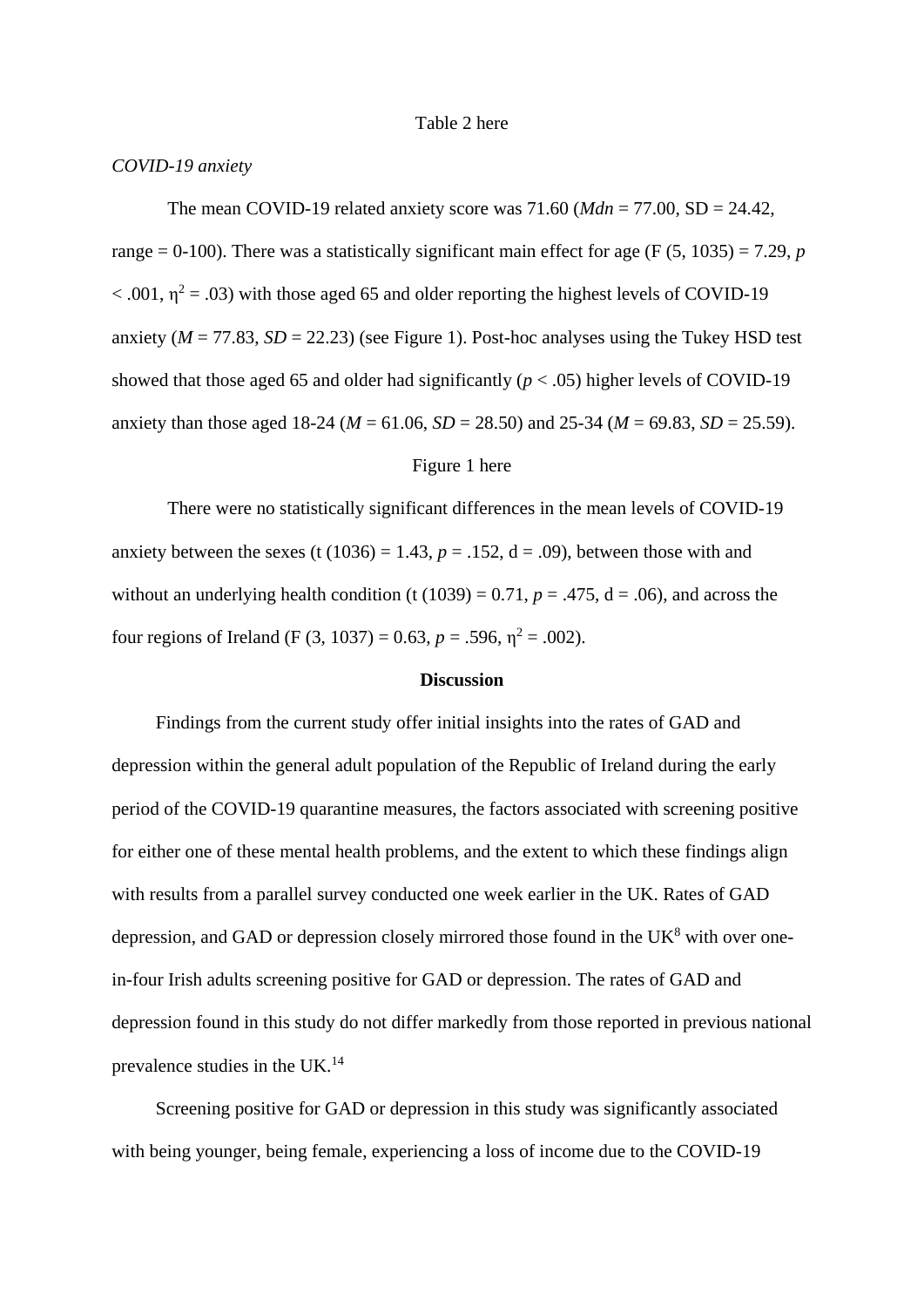pandemic, having a confirmed/suspected case of COVID-19, knowing a loved with a confirmed/suspected case of COVID-19, and moderate or high levels of perceived risk of COVID-19 infection within the next month. Four of these variables – younger age, lost income due to the COVID-19 pandemic, a confirmed/suspected infection of COVID-19 in oneself, and increased perceived risk of COVID-19 infection in the next month – were also associated with screening positive for GAD or depression in the UK.<sup>8</sup> It would seem, therefore, that these are risk factors for GAD or depression irrespective of culture or nationality.

Some unique correlates of GAD or depression did emerge across the two studies. In Ireland, females were significantly more likely to screen positive for GAD or depression, and having a loved one with a suspected/confirmed case of COVID-19 was also associated with increased risk of anxiety or depression. Contrastingly, in the UK people with multiple children in the home, those with a lower income in 2019, those with an underlying health condition, and those with a loved one with an underlying health condition were more likely to screen positive for GAD or depression. These findings suggest that although there are likely to be common factors across nations associated with risk for anxiety and depression, unique contextual risk factors are also likely to exist. For example, the latest Organization for Economic Cooperation and Development (OECD) figures show that the Republic of Ireland's GDP per capita is nearly twice that of the UK, the national net income in Ireland is approximately 20% higher than in the UK, and Ireland's social welfare provisions are substantially higher than the UK's.<sup>15,16</sup> The greater wealth and social services enjoyed in Ireland may help to explain why lower income was associated with anxiety or depression in the UK but not in Ireland. Additionally, the death rate from COVID-19 in the UK is more than twice as high as in Ireland (272.4 per 1 million vs. 123.5 per 1 million),  $17,18$  which may account for why the presence of an underlying health condition associated with elevated risk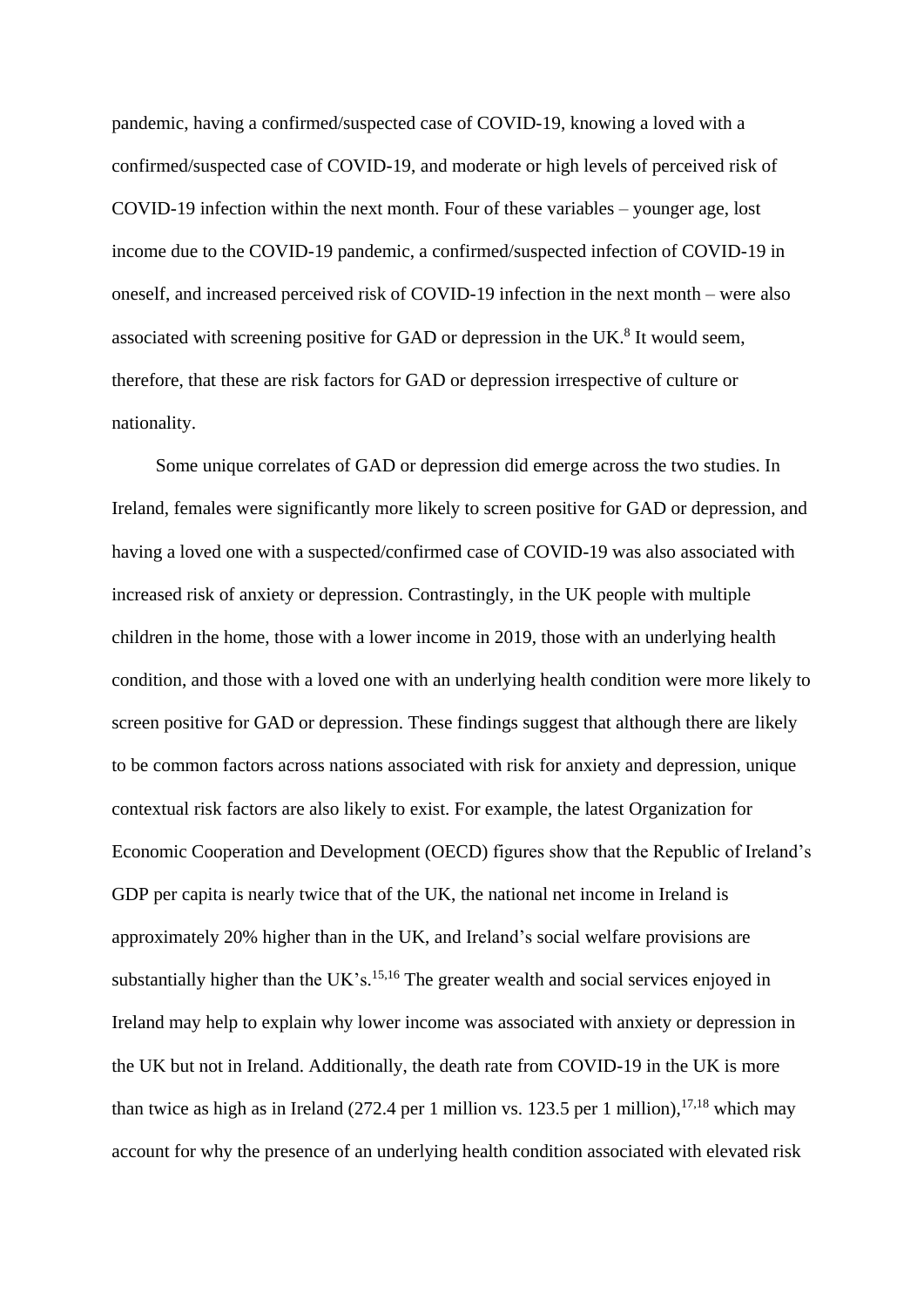of death from COVID-19 was associated with anxiety or depression in the UK, but not in Ireland.

We also found that Irish citizens aged 65 and older had the highest levels of anxiety about the COVID-19 pandemic. This is consistent with the early identification of this age group as being particularly vulnerable to COVID-19 related mortality.<sup>19,20</sup> The dissemination of accurate information and distribution of appropriate material supplies, including food, clothes, and accommodation conducive to physical distancing, may therefore benefit from complementary activities to alleviate COVID-related anxiety. For example, community outreach activities that make use of low-intensity psychological interventions,<sup>21</sup> safedistancing forms of exercise, technology-supported social activities, and videoconferencing solutions for the delivery of mental health care services.<sup>22</sup> This is considered especially important given the 30% increase in suicide among those aged 65 years and older observed in Hong Kong during the severe acute respiratory syndrome (SARS) epidemic in 2003.<sup>23</sup> Notably, it must be stressed that at the onset of the lockdown measures the Irish government initiated a programme of 'cocooning' the elderly – and other persons deemed extremely medically vulnerable – with due attention paid to ensuring their psychological wellbeing.

Current findings are also consistent with the results of a recent rapid review of the literature on the psychological effects of quarantine which found that poorer psychological responses were associated with a heightened fear of infection and loss of income due to quarantine measures. <sup>5</sup> Mitigating the impact of these factors may include clear and accurate health communication and financial assistance for those who have experienced financial loss as a result of the pandemic. The Irish and British governments have both put in place financial support measures for workers and business owners affected by the pandemic, however, loss of income was nonetheless associated with higher risk of GAD or depression in the two countries.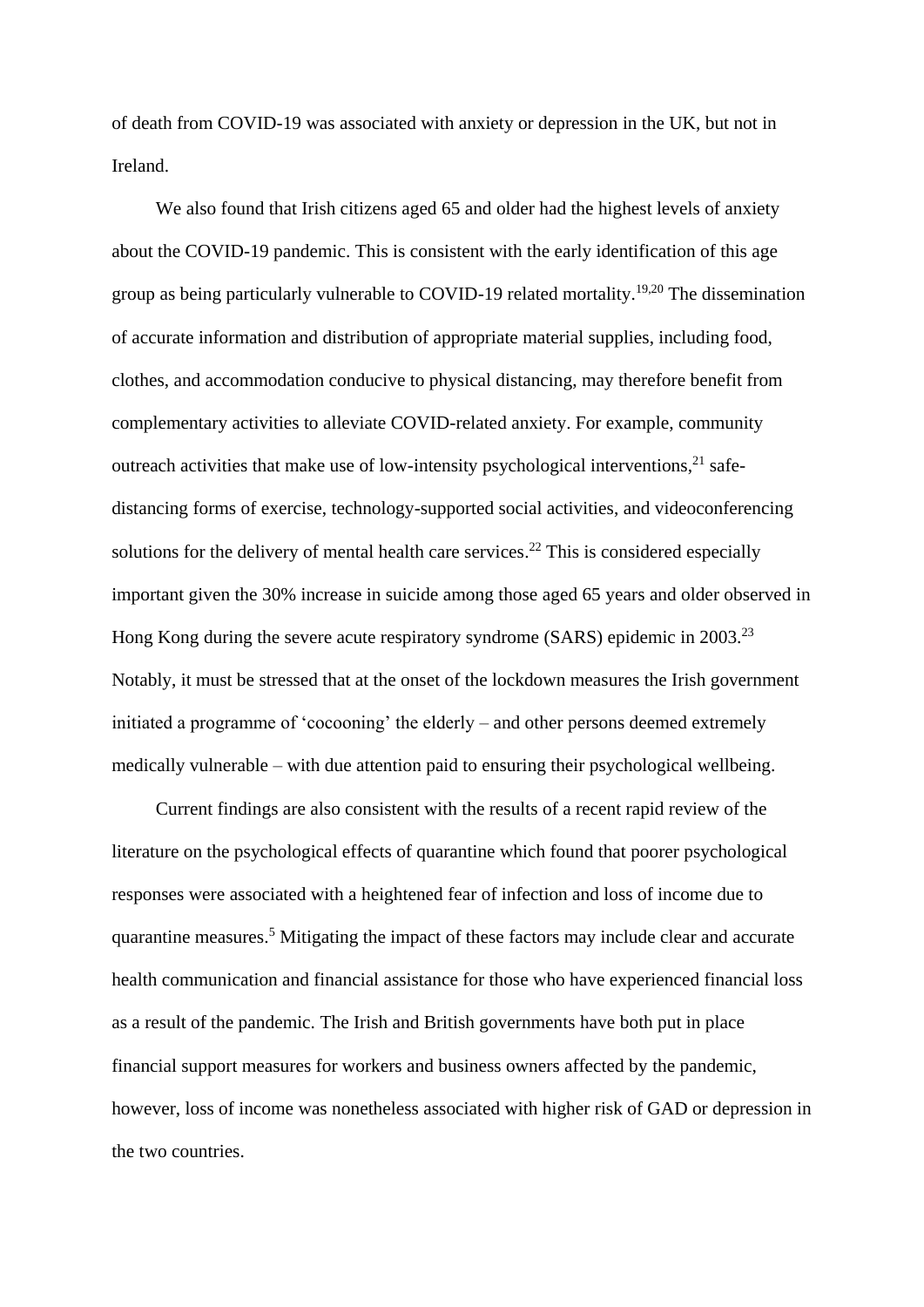The current study contributes towards answering a wider, international call for a multidisciplinary approach to better understand the social, psychological, and neurological impact of COVID-19 as an immediate research priority. <sup>24</sup> Specifically, a recent position paper published in the *Lancet Psychiatry* calls for immediate improved monitoring of the reported rates of anxiety, depression, and other outcomes including self-harm and suicide, across the general population in order to better inform global responses to pandemics. Likewise, the paper stresses a need to identify the mechanisms that can help explain differential psychological outcomes including a better understanding of the factors that exacerbate and protect against the effects of quarantine measures on psychological health. Results from a longitudinal survey conducted across 190 Chinese cities, for example, found that a high level of confidence in doctors, perceived likelihood of survival and low risk of contracting COVID-19, satisfaction with health information, and personal precautionary measures all protected against increased stress, depression, and anxiety during the COVID-19 response in China. 2

The current study is not without limitations. First, while the sample is representative of the general adult population (as per the 2016 census) across a number of key demographic indicators, the study is prone to a number of sampling biases. Excluded from the sample were individuals within institutionalised care, including prisons, direct provision centres, and inpatient care, all of whom are known to be at higher risk of COVID-19 transmission and psychological distress. 25,26 The exclusion of these sub-samples from the analysis might therefore serve to under-estimate the true population prevalence of anxiety and depression in Ireland during the current pandemic. Additionally, we were unable to determine the participation rate which poses a threat the representativeness of the sample and limits the generalizability of these results. Second, the self-report nature of the survey differs from clinically administered interviews, and may have resulted in an over-estimation of the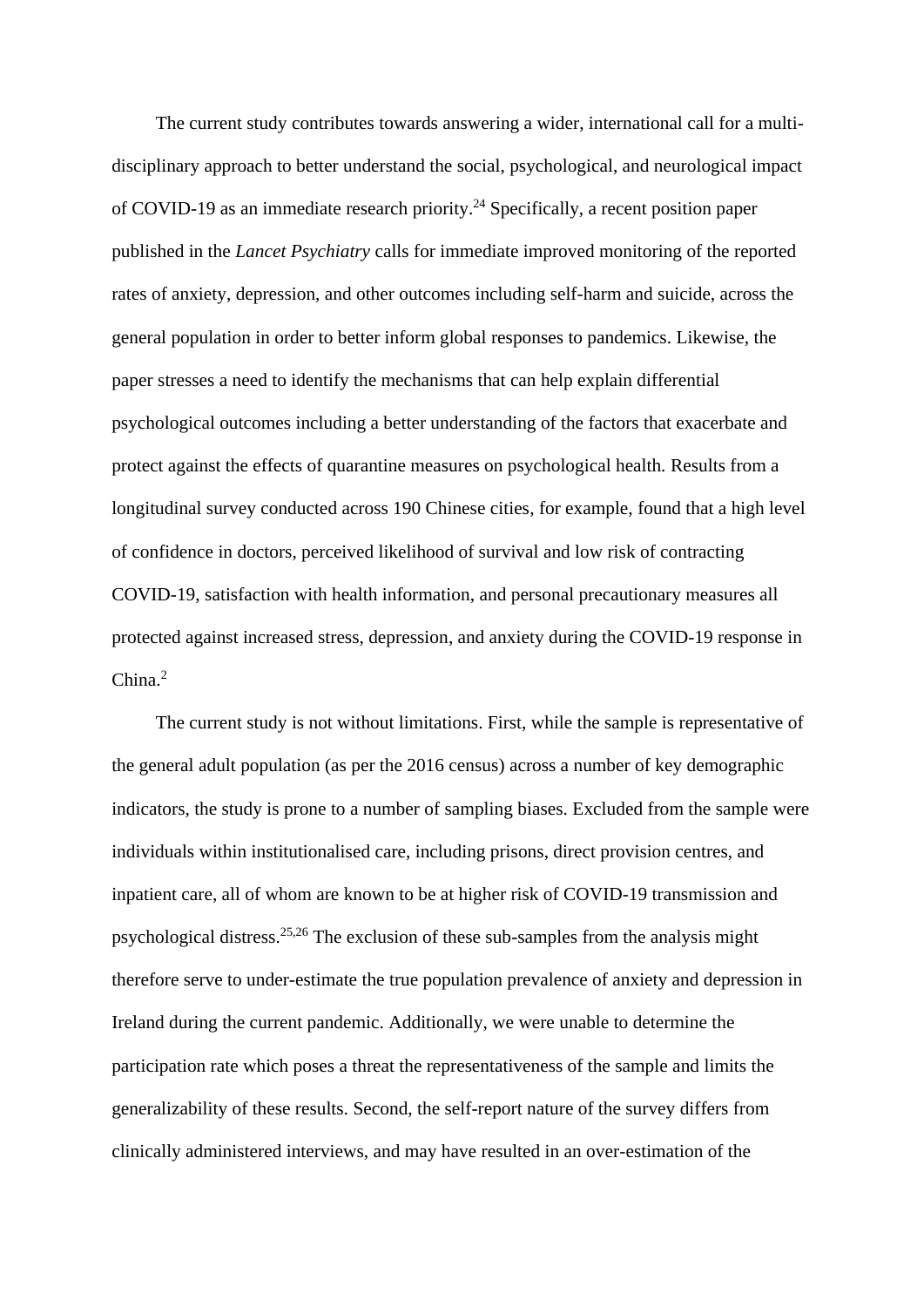prevalence rates for both anxiety and depression measures. Third, as the first of multiple surveys planned during the course of the pandemic, the current study does not yet offer evidence for any change(s) in levels of anxiety or depression associated with the pandemic itself.

The results of this study offer a useful starting point through which to identify potential changes in GAD and depression throughout the duration of the pandemic in the Republic of Ireland, and contributes to our growing understanding of how this pandemic and the quarantine measures implemented to ensure our physical safety may affect our psychological well-being. This is considered particularly important in light of the results of another recent general population survey in the UK which found greater concern among respondents for the social and psychological impacts of the pandemic, compared to the physical impact of COVID-19. 27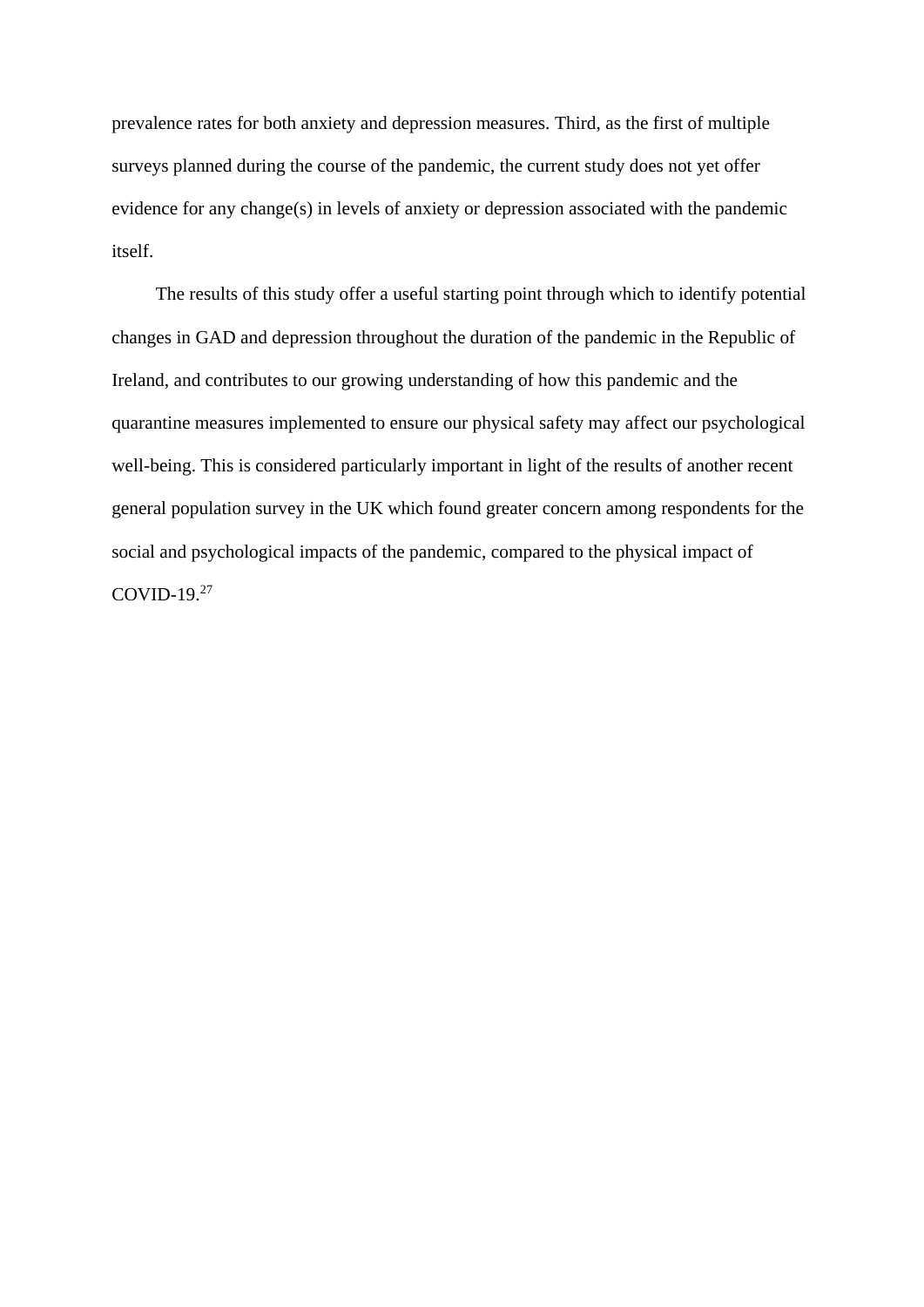|                                                                       | n              | $\%$  |
|-----------------------------------------------------------------------|----------------|-------|
| Born in the Republic of Ireland                                       |                |       |
| Yes                                                                   | 736            | 70.7% |
| N <sub>o</sub>                                                        | 305            | 29.3% |
| Grown up in Ireland since age 16                                      |                |       |
| Yes                                                                   | 824            | 79.2% |
| N <sub>o</sub>                                                        |                |       |
| Ethnicity                                                             |                |       |
| Irish                                                                 | 779            | 74.8% |
| <b>Irish Traveller</b>                                                | 3              | 0.3%  |
| African                                                               | 20             | 1.9%  |
| Other Black Background                                                | 3              | 0.3%  |
| Chinese                                                               | $\overline{4}$ | 0.4%  |
| Other Asian Background                                                | 33             | 3.2%  |
| Other                                                                 | 19             | 1.8%  |
| <b>Educational Attainment</b>                                         |                |       |
| No qualification                                                      | 12             | 1.2%  |
| Completed Junior/Inter cert (i.e., end of mandatory education at age  | 65             | 6.4%  |
| 15/16                                                                 |                |       |
| Completed Leaving Cert (i.e., end of formal secondary education at    | 223            | 22.4% |
| age 17/18)                                                            |                |       |
| Undergraduate degree                                                  | 234            | 22.5% |
| Postgraduate degree                                                   | 206            | 19.8% |
| Post-Leaving Certificate diploma, technical qualification, or 'other' | 291            | 27.9% |
| qualification                                                         |                |       |
| <b>Employment Status</b>                                              |                |       |
| Full-time or self-employment                                          | 451            | 43.3% |
| Part-time or self-employment                                          | 163            | 15.7% |
| Retired                                                               | 156            | 15.0% |
| <b>Students</b>                                                       | 66             | 6.3%  |
| Unemployed and seeking work                                           | 88             | 8.4%  |
| Recently made unemployed due to COVID-19                              | 59             | 5.7%  |
| Unable to work (i.e. due to disability, illness, or other reason)     | 58             | 5.6%  |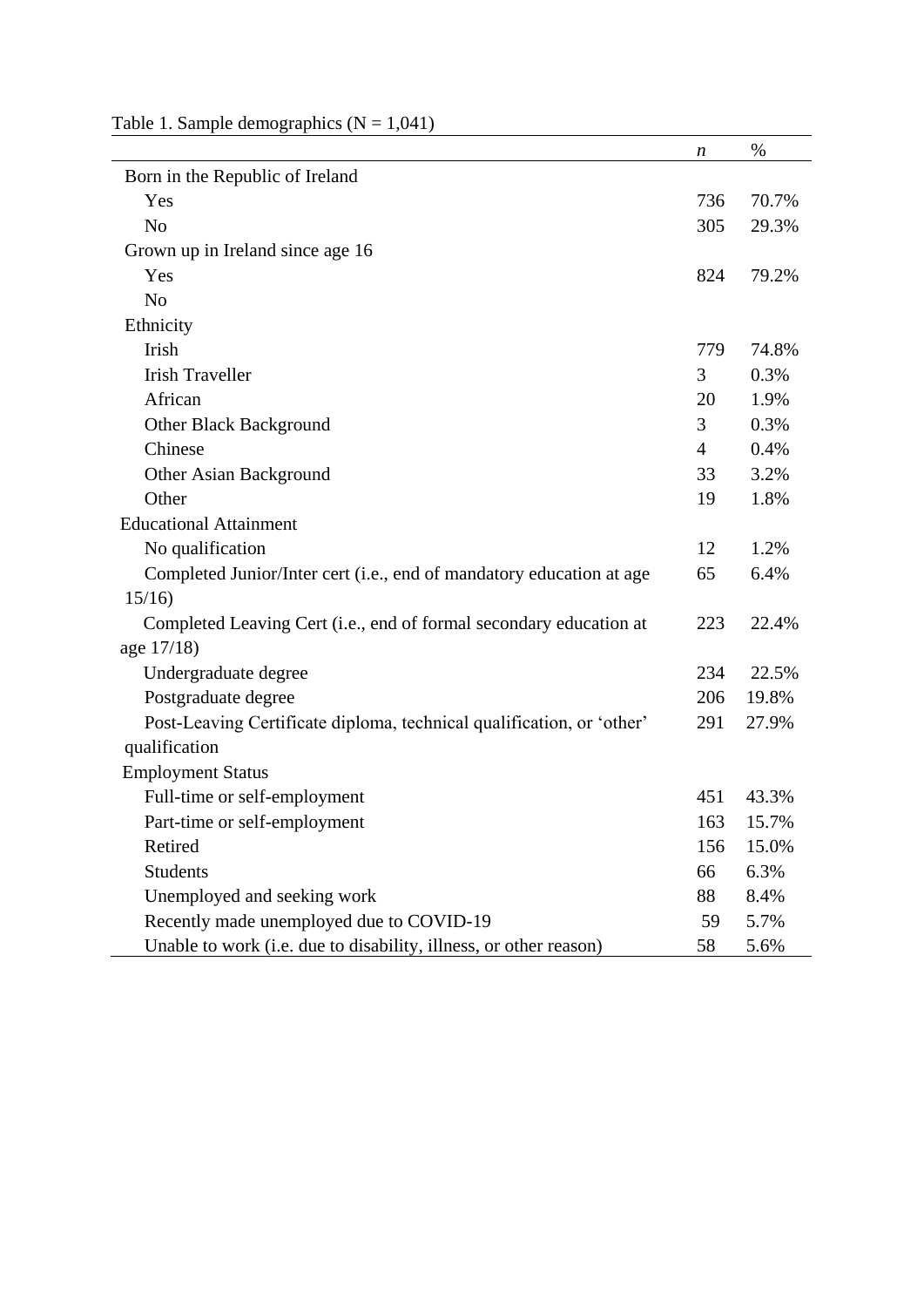|                    | ${\bf N}$ | Anxiety or depression | <b>Unadjusted OR</b>      | Adjusted OR               |
|--------------------|-----------|-----------------------|---------------------------|---------------------------|
|                    |           | N(%)                  | (95% Confidence Interval) | (95% Confidence Interval) |
| Age                |           |                       |                           |                           |
| 18-24              | 116       | 65 (56.0%)            |                           |                           |
| $25 - 34$          | 200       | 83 (41.5%)            | $0.56(0.35 - 0.88)$ *     | $0.51(0.31-0.85)$ **      |
| $35 - 44$          | 214       | $60(28.0\%)$          | $0.31(0.19 - 0.49)$ ***   | $0.28(0.17 - 0.47)$ ***   |
| $45 - 54$          | 165       | $37(22.4\%)$          | $0.23(0.14 - 0.38)$ ***   | $0.20(0.11 - 0.36)$ ***   |
| 55-64              | 219       | 31 (14.2%)            | $0.13(0.08 - 0.22)$ ***   | $0.11(0.06 - 0.19)$ ***   |
| $65+$              | 127       | $12(9.4\%)$           | $0.08(0.04 - 0.17)$ ***   | $0.09(0.04 - 0.19)$ ***   |
| Sex                |           |                       |                           |                           |
| Male               | 502       | $111(22.1\%)$         |                           |                           |
| Female             | 536       | 176 (32.8%)           | $1.72(1.31 - 2.27)$ ***   | $1.49(1.09 - 2.04)$ *     |
| Living location    |           |                       |                           |                           |
| City               | 255       | 86 (33.7%)            | $1.64$ (1.13 - 2.38)**    | $1.13(0.73 - 1.74)$       |
| Suburb             | 188       | 55 (29.3%)            | $1.33(0.88 - 2.01)$       | $1.32(0.83 - 2.11)$       |
| Town               | 298       | 76 (25.5%)            | $1.10(0.76 - 1.60)$       | $0.93(0.61 - 1.41)$       |
| Rural              | 300       | 71 (23.7%)            |                           |                           |
| Lone Adult         |           |                       |                           |                           |
| No                 | 849       | 235 (27.7%)           |                           |                           |
| Yes                | 192       | 53 (27.6%)            | $1.00$ (.70 - 1.41)       | $1.36(0.90 - 2.06)$       |
| Number of children |           |                       |                           |                           |
| $\boldsymbol{0}$   | 628       | 153 (24.4%)           |                           |                           |
| $\mathbf{1}$       | 194       | 68 (35.1%)            | $1.68(1.19, 2.37)$ **     | $0.94(0.62 - 1.41)$       |
| $\mathbf{2}$       | 165       | 55 (33.3%)            | $1.55(1.07, 2.25)^*$      | $1.08(0.70 - 1.67)$       |
| $3+$               | 54        | $12(22.2\%)$          | 0.89(0.46, 1.73)          | $0.85(0.40 - 1.81)$       |
| 2019 Income        |           |                       |                           |                           |
| €0 - $€19,999$     | 478       | 143 (29.9%)           | $1.55(0.69 - 3.47)$       | $1.37(0.54 - 3.47)$       |

Table 2. Unadjusted and adjusted association from binary logistic regression analysis predicting anxiety or depression.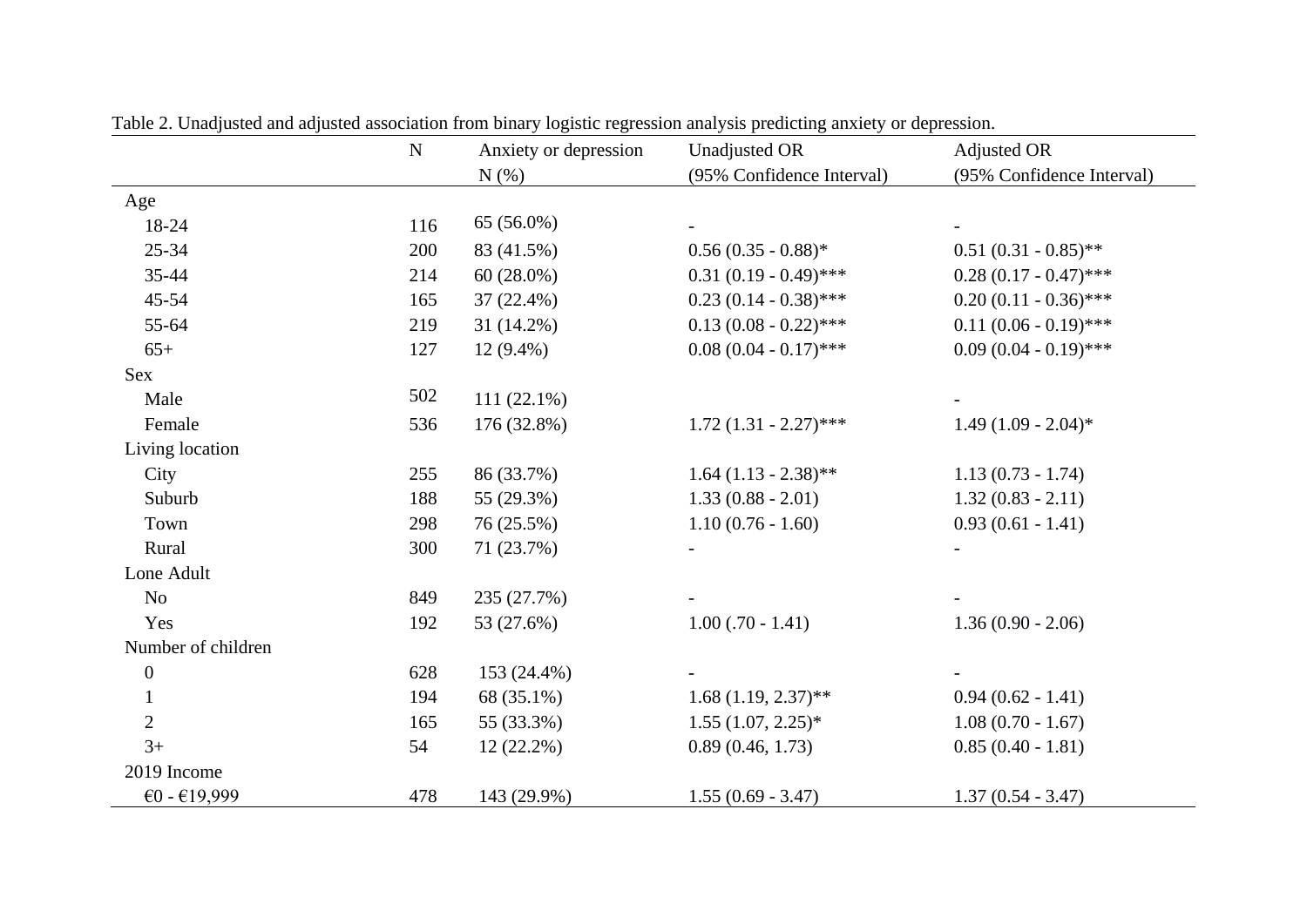| €20,000 - €29,999                 | 335 | 87 (26.0%)    | $1.27(0.56 - 2.89)$       | $1.30(0.51 - 3.32)$      |
|-----------------------------------|-----|---------------|---------------------------|--------------------------|
| €30,000 - €39,999                 | 129 | $35(27.1\%)$  | $1.35(0.56 - 3.23)$       | $1.41(0.52 - 3.84)$      |
| €40,000 - €49,999                 | 62  | $15(24.2\%)$  | $1.16(0.44 - 3.07)$       | $0.83(0.26 - 2.61)$      |
| €50,000 or more                   | 37  | 8(21.6%)      |                           |                          |
| Lost income                       |     |               |                           |                          |
| Not lost income                   | 596 | $126(21.1\%)$ |                           |                          |
| Lost Income                       | 445 | $162(36.4\%)$ | $2.14(1.62 - 2.81)$ ***   | $1.61 (1.18 - 2.20)$ **  |
| Pre-existing health condition     |     |               |                           |                          |
| Self                              |     |               |                           |                          |
| N <sub>o</sub>                    | 876 | 235 (26.8%)   |                           |                          |
| Yes                               | 165 | 53 (32.1%)    | $1.29(0.90 - 1.85)$       | $1.30(0.83 - 2.03)$      |
| Someone close                     |     |               |                           |                          |
| N <sub>o</sub>                    | 741 | 192 (25.9%)   |                           |                          |
| Yes                               | 300 | 96 (32.0%)    | $1.35(1.00 - 1.80)$ *     | $0.94(0.66 - 1.34)$      |
| <b>Perceived Infection Status</b> |     |               |                           |                          |
| Self                              |     |               |                           |                          |
| N <sub>o</sub>                    | 997 | 257 (25.8%)   |                           |                          |
| Yes                               | 44  | 31 (70.5%)    | 6.87 $(3.54 - 13.32)$ *** | 4.48 $(2.09 - 9.60)$ *** |
| Someone Close                     |     |               |                           |                          |
| N <sub>o</sub>                    | 971 | 246 (25.3%)   |                           |                          |
| Yes                               | 70  | $42(60.0\%)$  | 4.42 $(2.68 - 7.29)$ ***  | $3.38(1.86 - 6.13)$ ***  |
| Personal Risk 1 month             |     |               |                           |                          |
| Low                               | 374 | 71 (19.0%)    |                           |                          |
| Moderate                          | 448 | 128 (28.6%)   | $1.71 (1.23 - 2.37)$ **   | $2.01 (1.39 - 2.91)$ *** |
| High                              | 219 | 89 (40.6%)    | $2.92(2.01 - 4.25)$ ***   | $2.80(1.84 - 4.27)$ ***  |

 $\frac{mgn}{p}$  <.05, \*\* p <.01, \*\*\* p <.001.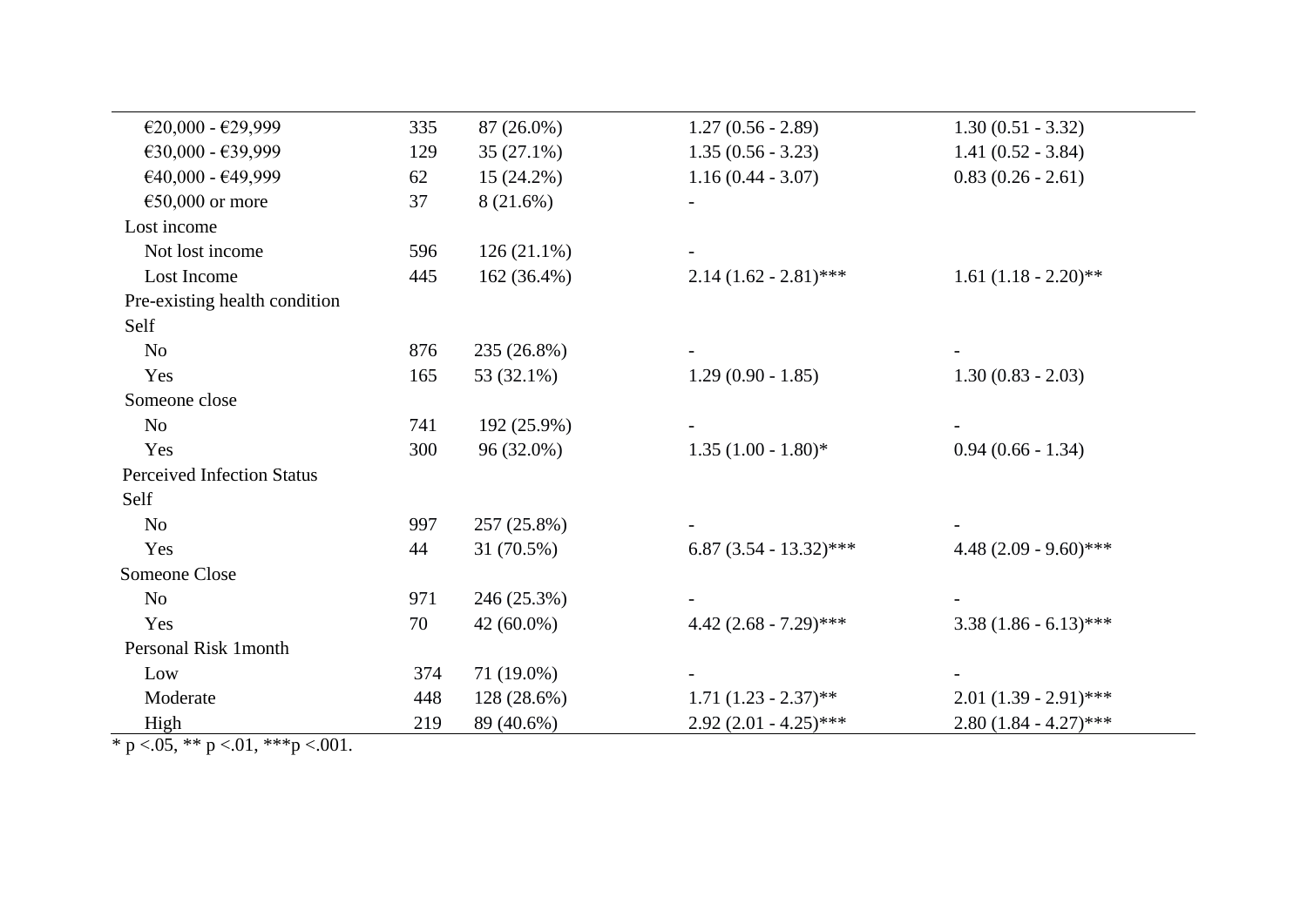### **References**

- 1. Adhanom Ghebreyesus T. Addressing mental health needs: an integral part of COVID-19 response. *World psychiatry : official journal of the World Psychiatric Association (WPA).*  2020;19(2):129-130.
- 2. Wang C, Pan R, Wan X, et al. A Longitudinal Study on the Mental Health of General Population during the COVID-19 Epidemic in China. *Brain Behav Immun.* 2020.
- 3. McGinty EE, Presskreischer R, Han H, Barry CL. Psychological Distress and Loneliness Reported by US Adults in 2018 and April 2020. *Jama.* 2020.
- 4. Day T, Park A, Madras N, Gumel A, Wu J. When is quarantine a useful control strategy for emerging infectious diseases? *Am J Epidemiol.* 2006;163(5):479-485.
- 5. Brooks SK, Webster RK, Smith LE, et al. The psychological impact of quarantine and how to reduce it: rapid review of the evidence. *Lancet (London, England).* 2020;395(10227):912- 920.
- 6. Government of Ireland. Latest updates on COVID-19 (Coronavirus). In:2020.
- 7. McBride O, Murphy J, Shevlin M, et al. Monitoring the psychological impact of the COVID-19 pandemic in the general population: an overview of the context, design and conduct of the COVID-19 Psychological Research Consortium (C19PRC) Study. under review
- 8. Shevlin M, McBride O, Murphy J, et al. Anxiety, depression, and traumatic stress in the UK general population during the COVID-19 pandemic. under review.
- 9. Central Statistics Office of Ireland. *Census 2016 Reports* Cork, Ireland: Central Statistics Office;2016.
- 10. Kroenke K, Spitzer RL, Williams JB. The PHQ-9: validity of a brief depression severity measure. *Journal of general internal medicine.* 2001;16(9):606-613.
- 11. Manea L, Gilbody S, McMillan D. Optimal cut-off score for diagnosing depression with the Patient Health Questionnaire (PHQ-9): a meta-analysis. *CMAJ : Canadian Medical Association journal = journal de l'Association medicale canadienne.* 2012;184(3):E191-196.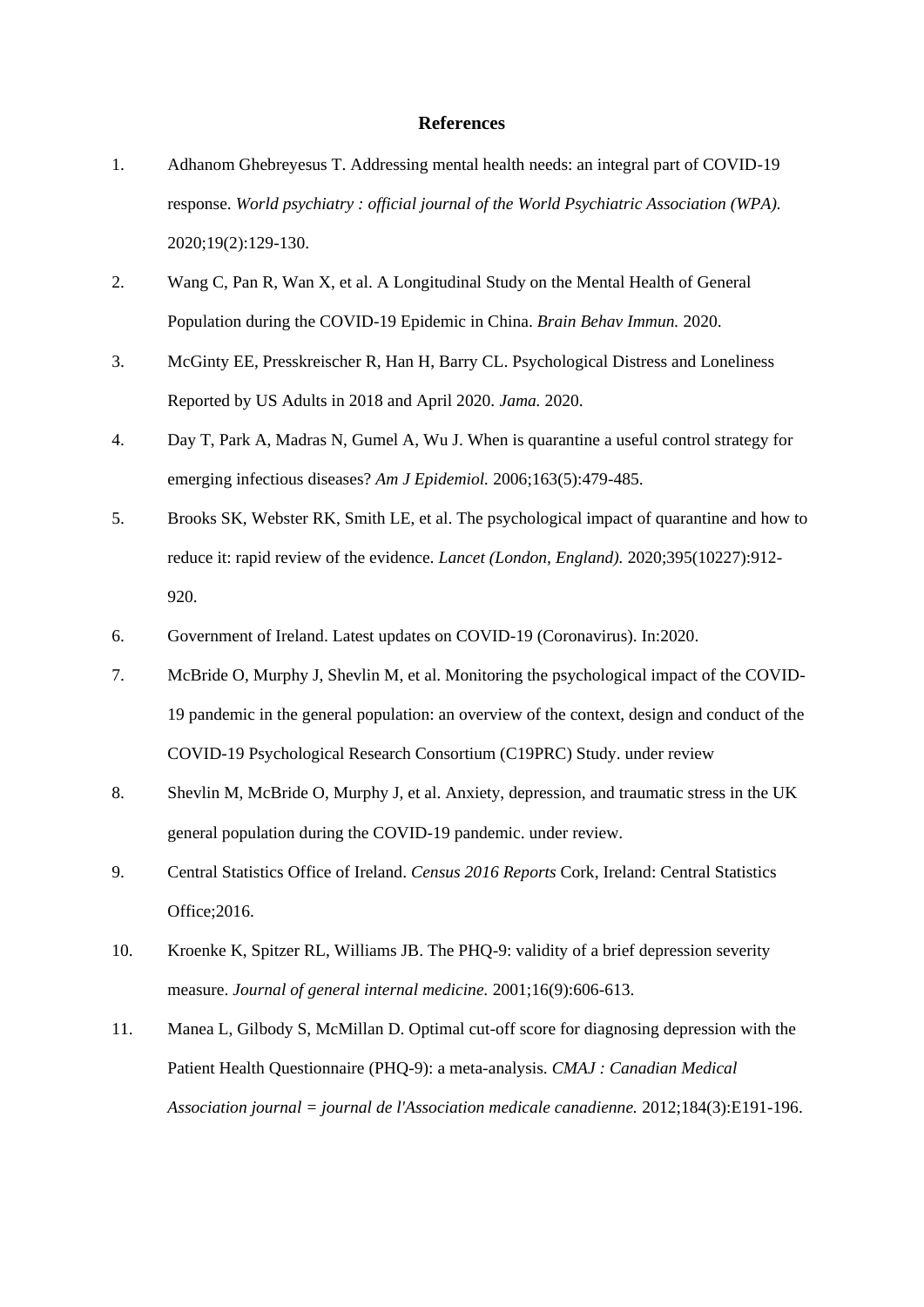- 12. Spitzer RL, Kroenke K, Williams JB, Lowe B. A brief measure for assessing generalized anxiety disorder: the GAD-7. *Archives of internal medicine.* 2006;166(10):1092-1097.
- 13. Hinz A, Klein AM, Brahler E, et al. Psychometric evaluation of the Generalized Anxiety Disorder Screener GAD-7, based on a large German general population sample. *Journal of affective disorders.* 2017;210:338-344.
- 14. Evans J, Macrory I, Randall C. Measuring national wellbeing: Life in the UK, 2016. United Kingdom Office for National Statistics. [https://www.ons.gov.uk/peoplepopulationandcommunity/wellbeing/articles/measuringnationa](https://www.ons.gov.uk/peoplepopulationandcommunity/wellbeing/articles/measuringnationalwellbeing/2016) [lwellbeing/2016](https://www.ons.gov.uk/peoplepopulationandcommunity/wellbeing/articles/measuringnationalwellbeing/2016) Published 2016. Accessed April 20, 2020, 2020.
- 15. OECD. Country statistical profile: Ireland. OECD. [https://data.oecd.org/ireland.htm.](https://data.oecd.org/ireland.htm) Published 2020. Accessed April 20th, 2020.
- 16. OECD. Cuntry statistical profile: United Kingdom. OECD. [https://www.oecd.org/unitedkingdom/.](https://www.oecd.org/unitedkingdom/) Published 2020. Accessed April 20th, 2020, 2020.
- 17. Roser M, Ritchie H, Ortiz-Ospina E, Hasell J. Coronavirus Disease (COVID-19) Statistics and Research. [https://ourworldindata.org/grapher/total-covid-deaths-per-million?year=2020-](https://ourworldindata.org/grapher/total-covid-deaths-per-million?year=2020-04-20) [04-20.](https://ourworldindata.org/grapher/total-covid-deaths-per-million?year=2020-04-20) Published 2020. Accessed April 20, 2020, 2020.
- 18. European Centre for Disease Prevention and Control. Download today's data on the geographic distribution of COVID-19 cases worldwide. Sweden. [https://www.ecdc.europa.eu/en/publications-data/download-todays-data-geographic](https://www.ecdc.europa.eu/en/publications-data/download-todays-data-geographic-distribution-covid-19-cases-worldwide)[distribution-covid-19-cases-worldwide.](https://www.ecdc.europa.eu/en/publications-data/download-todays-data-geographic-distribution-covid-19-cases-worldwide) Published 2020. Accessed April 20th, 2020, 2020.
- 19. Irish Government News Service. Minister for Health launches mental health and wellbeing initiative to support people during COVID-19. Merrion Street.

[https://merrionstreet.ie/en/News-](https://merrionstreet.ie/en/News-Room/News/Minister_for_Health_launches_mental_health_and_wellbeing_initiative_to_support_people_during_COVID-19.html)

[Room/News/Minister\\_for\\_Health\\_launches\\_mental\\_health\\_and\\_wellbeing\\_initiative\\_to\\_sup](https://merrionstreet.ie/en/News-Room/News/Minister_for_Health_launches_mental_health_and_wellbeing_initiative_to_support_people_during_COVID-19.html) [port\\_people\\_during\\_COVID-19.html.](https://merrionstreet.ie/en/News-Room/News/Minister_for_Health_launches_mental_health_and_wellbeing_initiative_to_support_people_during_COVID-19.html) Published 2020. Accessed April 18, 2020, 2020.

20. Zhou F, Yu T, Du R, et al. Clinical course and risk factors for mortality of adult inpatients with COVID-19 in Wuhan, China: a retrospective cohort study. *The Lancet.*  2020;395(10229):1054-1062.